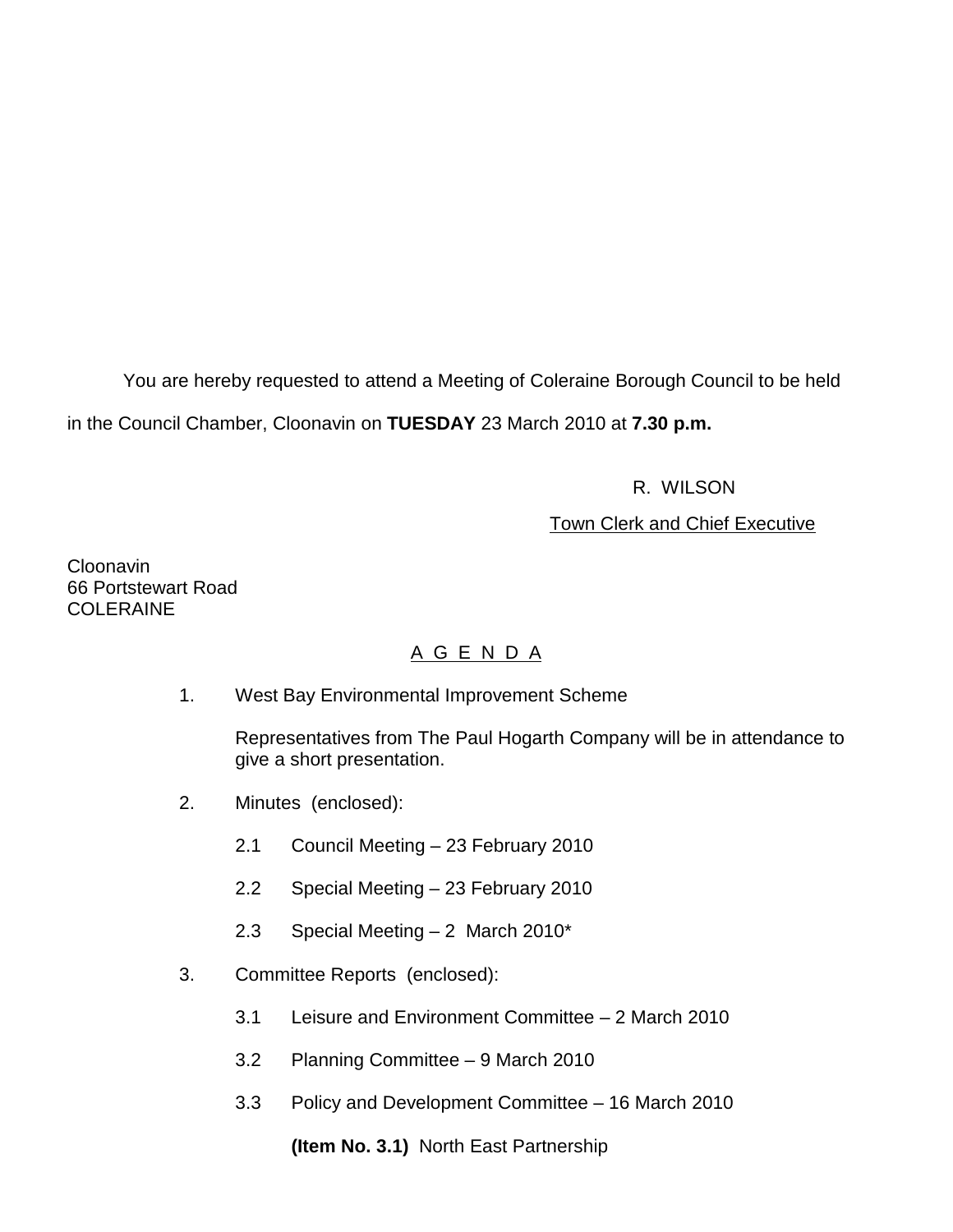- 4. Entertainment Licence Garvagh Sports and Social Club (Report enclosed)
- 5. Correspondence, including inter alia:
	- (a) Reports available in Members' Library (List enclosed)
- 6. Consultation List (enclosed)
- 7. Documents for Sealing

# **Enclosed for Information:**

- (a) Letter dated 25 February 2010 from Parents Autism Lobby (PAL)
- (b) Planning Information

# **\* Recommended for consideration "In Committee"**

To: Each Member of Council **19 March 2010**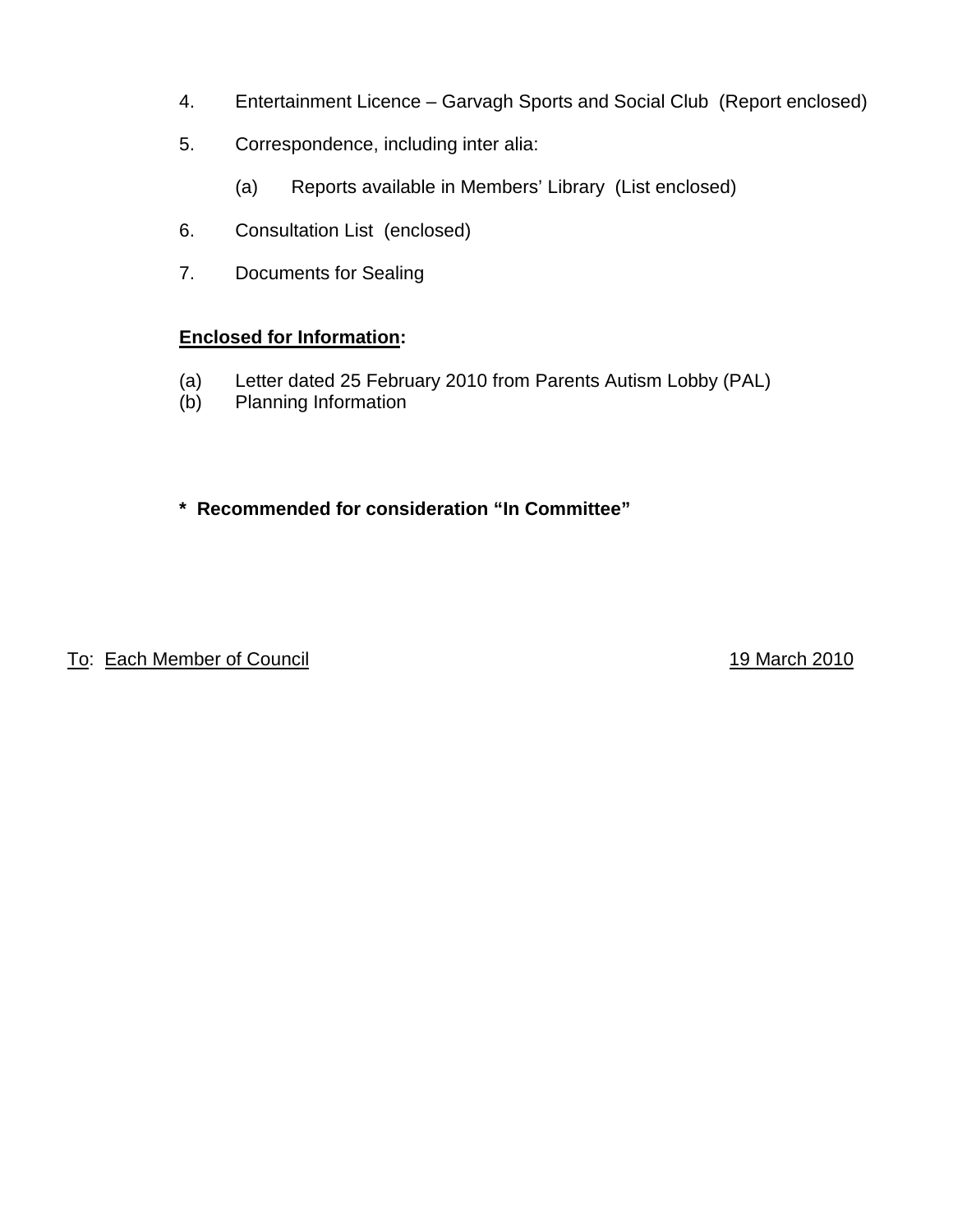## **COUNCIL MEETING**

## **23rd February, 2010.**

**Present:** The Mayor, Councillor S. Gilkinson, in the Chair

 The Deputy Mayor, Councillor W. A. King (Items 6.4 – 13.2)

### **Aldermen**

W. T. Creelman W. J. McClure

E. T. Black (Mrs.) M. T. Hickey (Mrs.)

## **Councillors**

- C. S. Alexander (Ms.) E. P. Fielding (Mrs.) D. D. Barbour B. Fitzpatrick J. M. Bradley B. Leonard O. M. Church (Mrs.) G. McLaughlin A. S. Cole R. A. McPherson J. J. Dallat A. McQuillan T. J. Deans
- 

 **Officers in** Town Clerk and Chief Executive, Director of Corporate Attendance: Services, Director of Environmental Health, Acting Director of Leisure Services, Head of Development Services, Head of Performance Policy and Governance, Senior Technical Officer and Administrative Assistant

## **1.0 CONDEMNATION OF TERRORIST ATTACK**

 Condemnation of the recent bomb attack in Newry, in which little warning was given and much damage occurred, was expressed by Members who also voiced their opposition to any recurrence of past troubles.

## **2.0 BEST WISHES**

 Best wishes for success were extended to Jenna McCorkell on her upcoming participation in the ice-skating event at the 2010 Winter Olympics.

### **3.0 NILGA AWARDS**

The Mayor congratulated all those involved in the Causeway Kids' Cuisine and Café Culture projects, which achieved top awards at the NILGA Awards ceremony on 18<sup>th</sup> February, 2010, with the Wildcats being finalists in the competition.

### **4.0 FAIRTRADE FORTNIGHT**

 It was noted that, as part of Fairtrade Fortnight, Starbucks would provide Fairtrade tea and coffee after the meeting.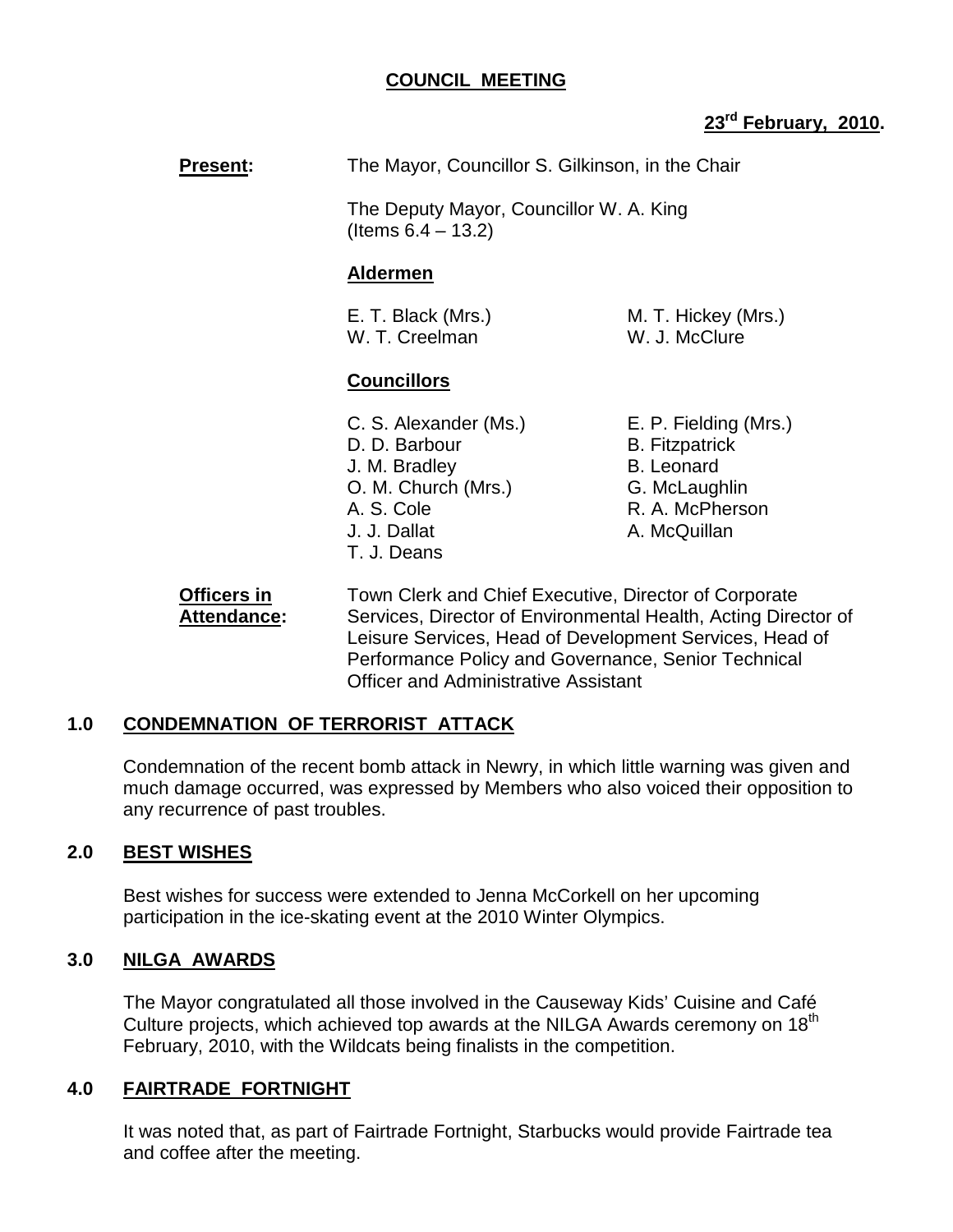### **5.0 MINUTES**

The Minutes of the Council Meeting of 26<sup>th</sup> January, 2010; Special Meeting of 26<sup>th</sup> January, 2010; Special Briefing of  $28^{th}$  January, 2010; Special Meeting of  $2^{nd}$  February, 2010; and Special Meeting of 11<sup>th</sup> February, 2010 were confirmed and signed.

Matters arising:

# **5.1 Special Meeting – 11th February, 2010**

### 5.1.1 Lifeguards

 Members were informed that a report on this issue would be brought to a Special Meeting of Council to be held prior to the Leisure and Environment Committee on  $2<sup>nd</sup>$  March, 2010.

 In response to Members' questions, the Director of Corporate Services clarified that the 0.32% increase detailed in Alderman Mrs. Hickey's proposal made at the meeting, referred to the impact on the overall rate. It was noted that the result of this increase on the Council rate, had the proposal been carried, would have been 0.8%.

### **5.2 International Airshow**

 In response to Members' queries, the Acting Director of Leisure Services advised that Council Officers were working with Coleraine Chamber of Commerce and Industry in an attempt to raise private funding for this event.

### **Agreed:**

On the proposal of Councillor Ms. Alexander and seconded by Alderman Mrs. Hickey, that Officers continue to work with Coleraine Chamber of Commerce and Industry on this issue.

 It was noted that fundraising plans were still at an early stage and that an update would be brought back to Members.

 In response to a Member's questions, the Town Clerk and Chief Executive confirmed that there was no financial contribution for the Airshow within Council's budgets for the incoming year, although some support 'in kind' might be achievable.

### **6.0 COMMITTEE REPORTS**

### **6.1 Leisure and Environment Committee**

 The Chairman, Councillor Cole, moved the adoption of the Leisure and Environment Committee Report; this was duly seconded by Alderman McClure.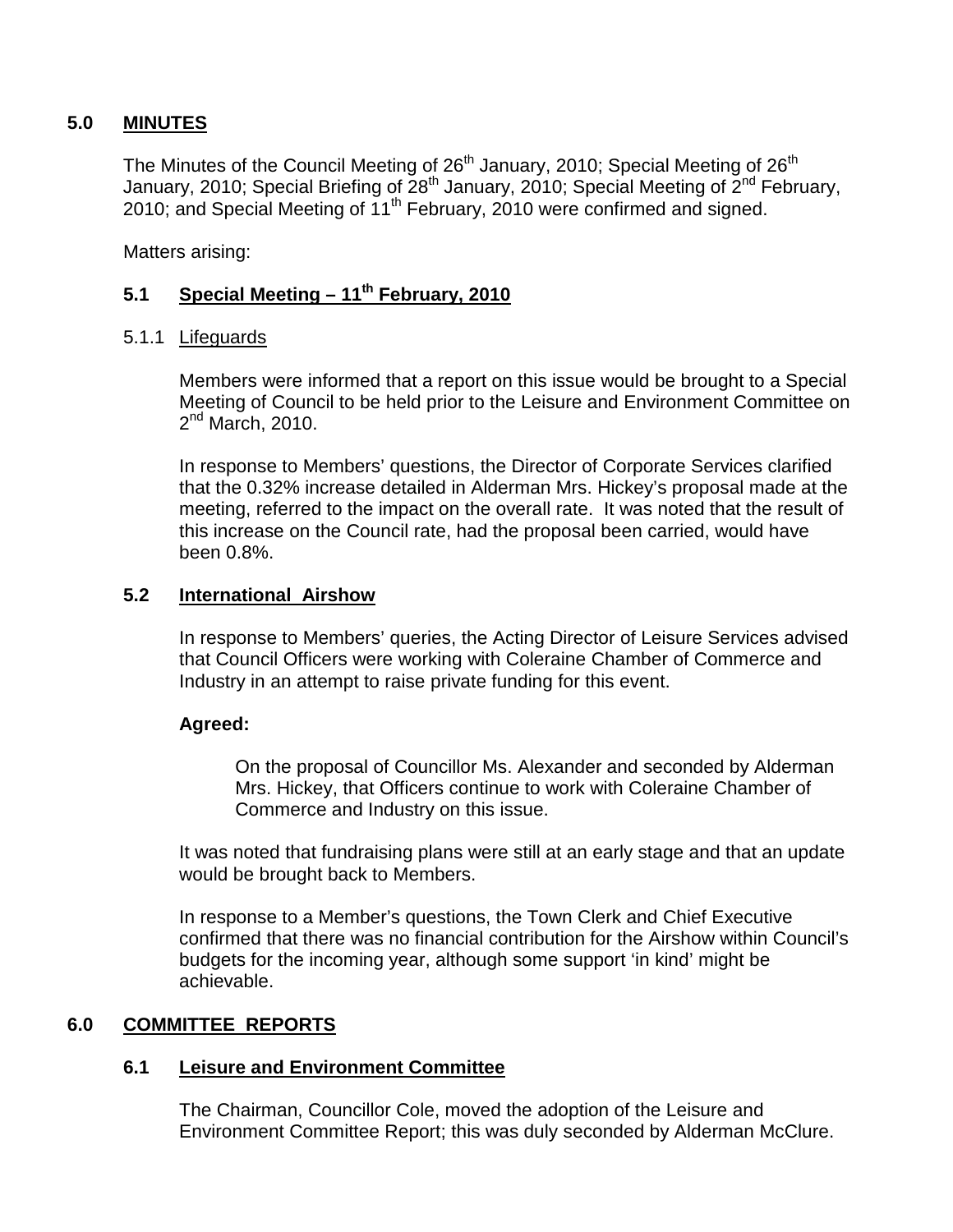Matters arising:

#### 6.1.1 Hanover Cycle Path, Coleraine (Stage 2)

The Director of Technical Services confirmed that no application from Tesco had been made to Roads Service in relation to Hanover Place.

It was further advised that Roads Service intended to lift the height of the footpath and retain the trees at this location.

### 6.1.2 Entertainment Licence - Garvagh Sports and Social Club

Members noted that a meeting had been arranged with PSNI for  $25<sup>th</sup>$  February, 2010. A report would be brought back to the March meeting of Council.

The Committee Report was agreed subject to the amendment.

## **6.2 North West '200' Committee**

Alderman Creelman moved the adoption of the North West '200' Committee Report; this was duly seconded by Councillor McPherson and agreed.

## **6.3 Planning Committee**

 The Chairman, Councillor McLaughlin, moved the adoption of the Planning Committee Report; this was duly seconded by Alderman McClure and agreed.

### **6.4 Policy and Development Committee**

 The Chairman, Councillor Barbour, moved the adoption of the Policy and Development Committee Report; this was duly seconded by Alderman McClure.

Matters arising:

### 6.4.1 Coleraine District Policing Partnership

Alderman Mrs. Black had withdrawn from her position on the recruitment panel and a replacement nomination was sought.

## **Agreed:**

 On the proposal of Councillor McPherson and seconded by Alderman Mrs. Black, that the Deputy Mayor be appointed.

### 6.4.2 Members' Attendance

It was noted that attendance recorded as being from Items  $1.0 - 7.2.1$  should read 'Items 1.0 – 10.2.1'. The minutes would be amended accordingly.

### 6.4.3 Accounts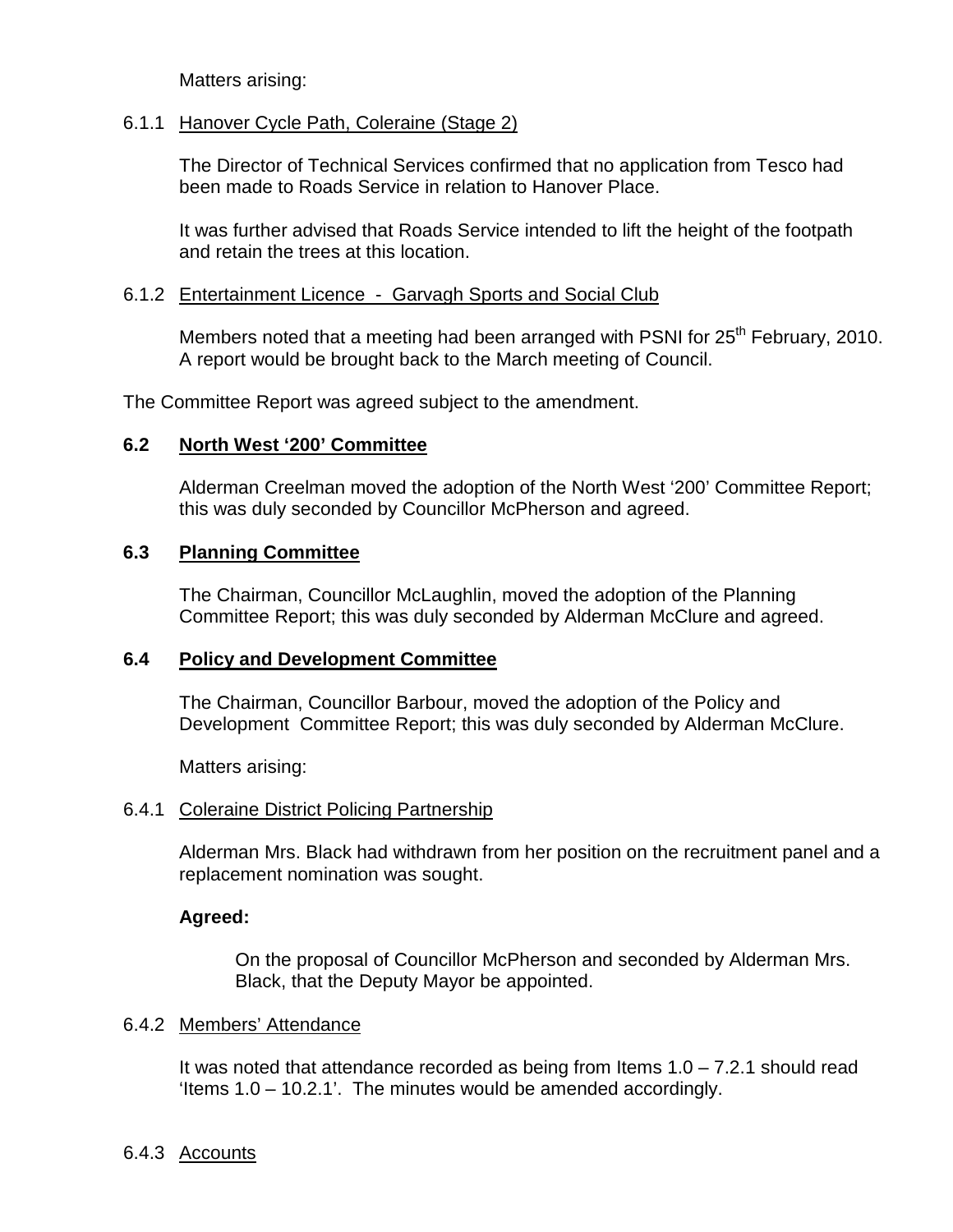In response to a Member's question in relation to recoverable VAT, the Director of Corporate Services advised that any monies recovered would be used to replenish depleted reserves and would not impact on the rates.

During discussion, reference was made to greater scrutiny of accounts. The need for increased meetings of the Audit Committee would be raised at the March meeting of that Committee

The Committee Report was agreed subject to the amendments.

## **7.0 NOTICE OF MOTION**

The undernoted Notice of Motion was proposed by Councillor Leonard and seconded by Councillor Dallat:

"This Council agrees to, as soon as is possible, host a seminar/workshop on increasing our knowledge of, and potential for attracting investment and jobs to our Borough via Project Kelvin. Council further agrees to invite appropriate stakeholders and those with relevant expertise to inform the event."

Councillor Leonard spoke to the Motion and requested Council's support.

 During a period of discussion, it was proposed as an amendment by Councillor Deans and seconded by Councillor McQuillan:

 That Officers bring an update on progress made on this issue to a future meeting along with recommendations for the way forward, to be considered 'In Committee'.

 Following further discussion, the proposers agreed that the amendment be added as an addendum to the Motion.

## **Agreed:**

 With unanimous support, that this Council agrees to, as soon as is possible, host a seminar/workshop on increasing our knowledge of, and potential for attracting investment and jobs to our Borough via Project Kelvin. Council further agrees to invite appropriate stakeholders and those with relevant expertise to inform the event. Officers to bring an update on progress made on this issue to a future meeting along with recommendations for the way forward, to be considered 'In Committee'.

## **8.0 LETTER FROM BALLYMENA BOROUGH COUNCIL**

Read letter dated  $6<sup>th</sup>$  January, 2010 (previously supplied) seeking a nomination to a joint deputation to the Minister for Education regarding a new building for Castle Tower Special School.

## **Agreed:**

On a proposal by Councillor Deans and seconded by Alderman McClure, that the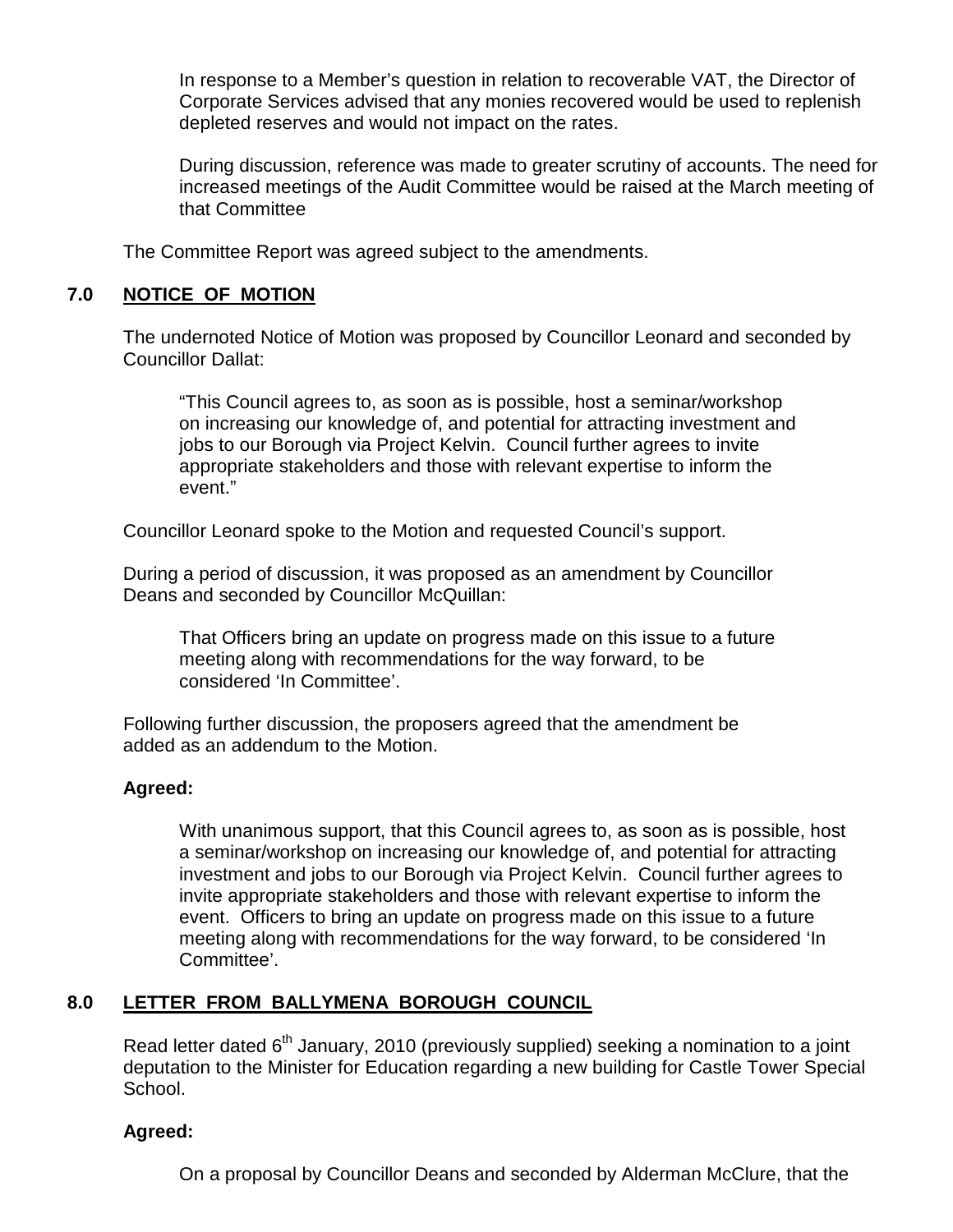Mayor be nominated to the deputation.

### **9.0 DOCUMENTS TABLED**

Members noted the list of documents which had been made available in the Members' Library (previously supplied).

### **10.0 COLERAINE HARBOUR COMMISSIONERS - APPOINTMENT OF REPLACEMENT MEMBERS**

Three applications had been received for these positions, two of which had failed to meet the criteria. As one applicant had since been appointed to the panel, consideration was given to options relating to the remaining vacancy.

### **Agreed:**

On a proposal by Councillor Ms. Alexander and seconded by Alderman Mrs. Hickey, that:

- (a) Council approve the appointment of Mr Sean McCarry to the Coleraine Harbour Commissioners for the remainder of the current term (ie to  $30<sup>th</sup>$  June, 2011);
- (b) Council does not take steps to fill the remaining casual vacancy.

## **11.0 CONSULTATION DOCUMENTS**

Details of consultation documents received were noted (previously supplied).

 Any member who wished to make a response was asked to contact the Head of Performance Policy and Governance before the due date for comments as detailed in the report.

### **12.0 DOCUMENTS FOR SEALING**

Resolved:

That the following documents be sealed:

| 1. | Deed of Dedication     | Council and DRD - Cycle Path/Road<br>Widening Scheme at Strand Road and Hanover<br>Place, Coleraine. |                  |
|----|------------------------|------------------------------------------------------------------------------------------------------|------------------|
| 2. | <b>Cemetery Titles</b> | Grant of Right of Burial - Deeds Register Nos.<br>3610 - 3619 inclusive.                             |                  |
|    |                        | Agherton<br><b>Ballywillan</b><br>Coleraine<br>Kilrea<br>Portstewart                                 | 2<br>3<br>2<br>3 |

Advanced Deed Register Nos. 0247 – 0249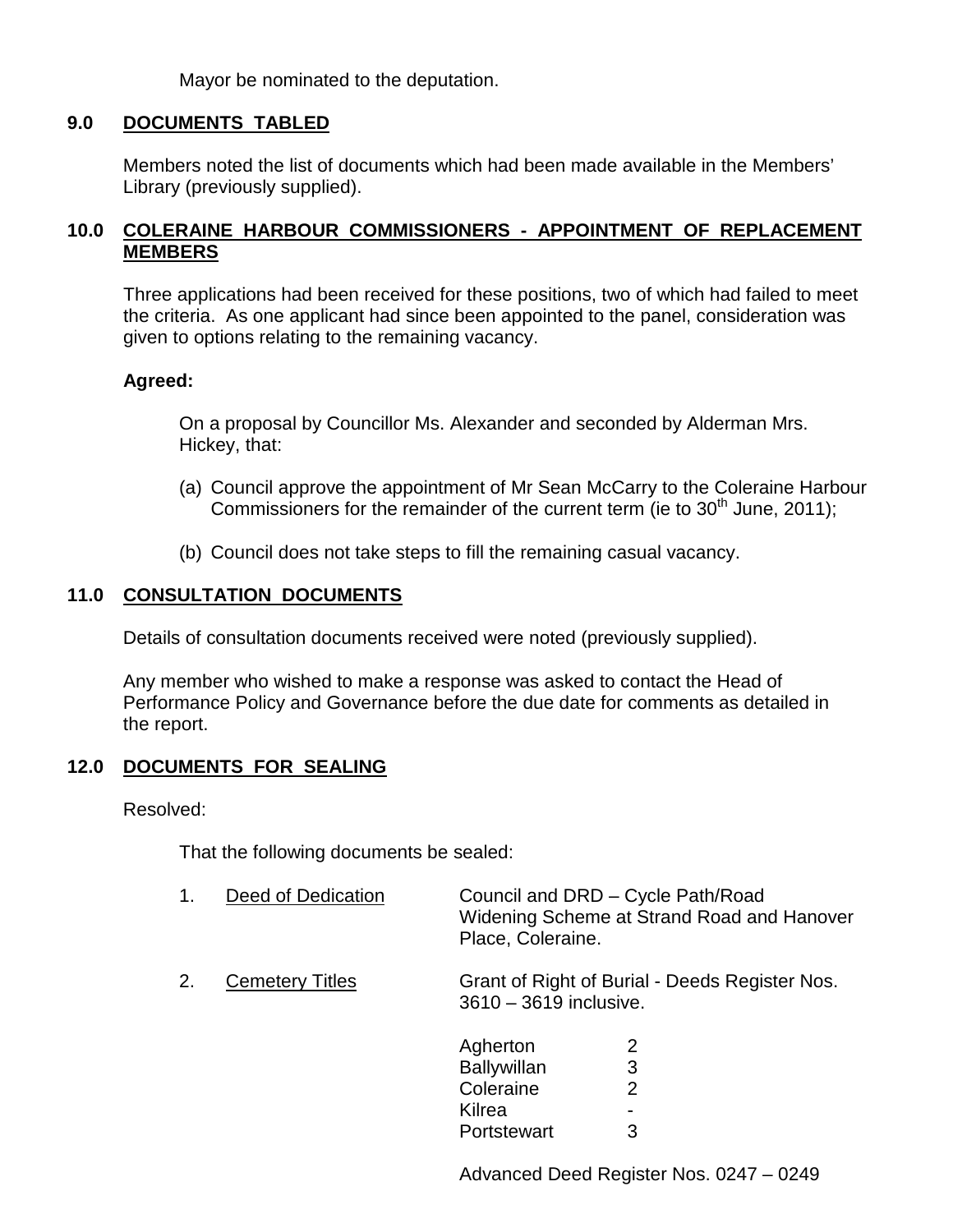# inclusive.

| Agherton           |   |
|--------------------|---|
| <b>Ballywillan</b> |   |
| Coleraine          | 1 |
| Portstewart        | 2 |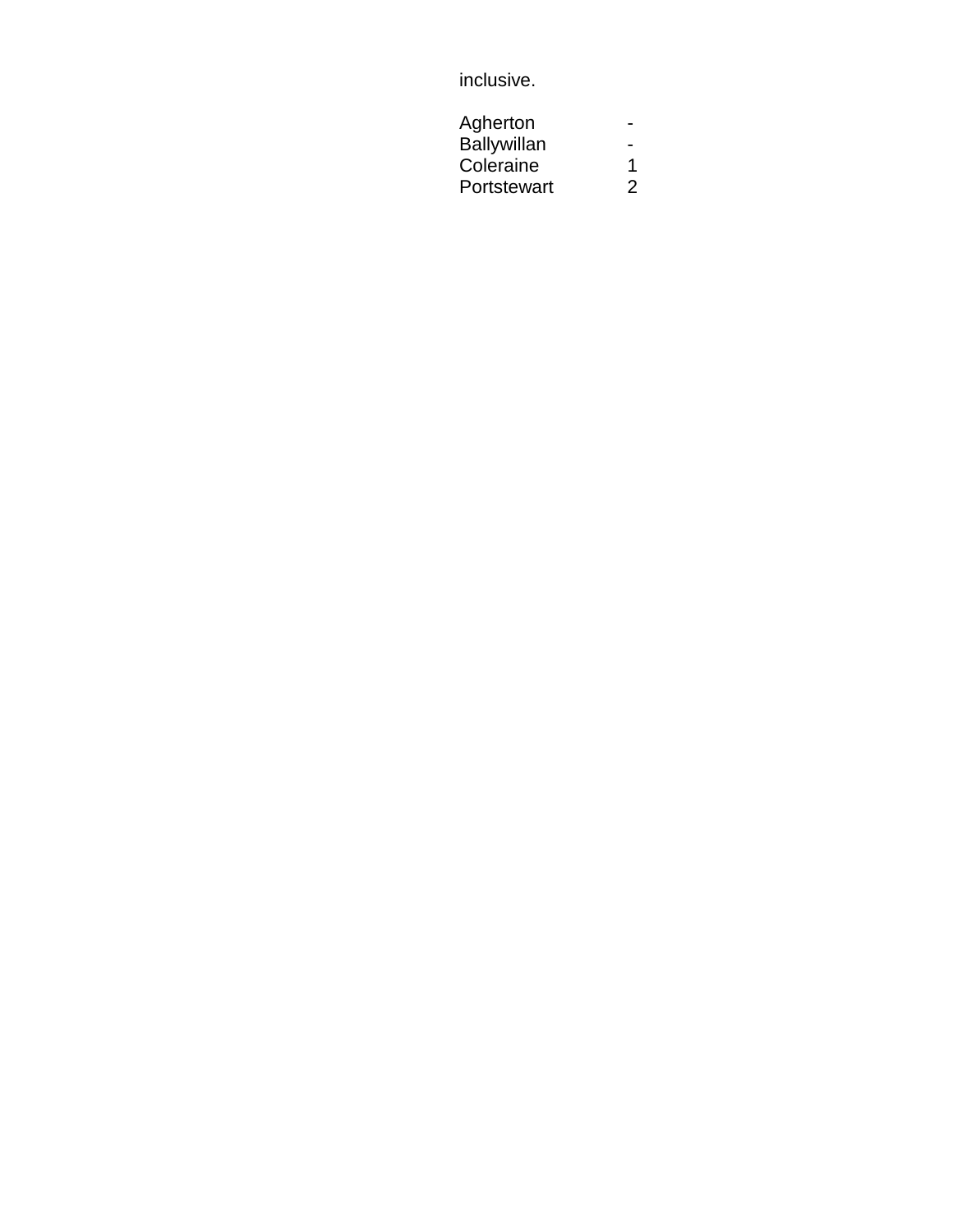## **SPECIAL MEETING**

## **23rd February, 2010.**

| Convened:                  | To receive presentation from Mr. John Keanie, Chair<br>and Ms. Jackie McNeill, Area Manager of Northern Office,<br><b>Patient and Client Council</b><br>The Mayor, Councillor S. Gilkinson in the Chair<br><b>Aldermen</b> |                                                                                   |
|----------------------------|----------------------------------------------------------------------------------------------------------------------------------------------------------------------------------------------------------------------------|-----------------------------------------------------------------------------------|
| <b>Present:</b>            |                                                                                                                                                                                                                            |                                                                                   |
|                            |                                                                                                                                                                                                                            |                                                                                   |
|                            | E. T. Black (Mrs.)<br>M. T. Hickey (Mrs.)                                                                                                                                                                                  | W. J. McClure                                                                     |
|                            | <b>Councillors</b>                                                                                                                                                                                                         |                                                                                   |
|                            | D. D. Barbour<br>J. M. Bradley<br>O. M. Church (Mrs.)<br>J. J. Dallat<br>E. P. Fielding (Mrs.)                                                                                                                             | <b>B.</b> Fitzpatrick<br><b>B.</b> Leonard<br>G. L. McLaughlin<br>R. A. McPherson |
| Officers in<br>Attendance: | Town Clerk and Chief Executive and Administrative<br>Assistant<br><b>Councillor Hillis</b>                                                                                                                                 |                                                                                   |
| Apology:                   |                                                                                                                                                                                                                            |                                                                                   |

The Mayor welcomed Mr. John Keanie, Chair and Ms. Jackie McNeill, Area Manager of Northern Office, who were in attendance to update Members on the work of the Patient and Client Council.

Mr. Keanie outlined the role of the Council in providing a powerful, independent voice in health and social care for patients, clients, carers and communities and elaborated on various issues including:

- statutory functions of the Council  $-$  to engage with the public, promote public involvement, help people making a complaint and provide advice and information;
- structure Chairman, Chief Executive (Ms. Maeve Hully), Board and Local Advisory Committees;
- Location Regional Office temporarily situated in Belfast with a planned moved to Antrim, local offices in Belfast, Lurgan, Omagh and Broughshane with an office to open in Newtownards shortly;
- work to date priorities for action, creation of public forums, Bamford Monitoring Group (Professor Hugh McKenna, Chair) and working with providers on specific issues.

Mr. Keanie profiled the key priorities for the next twelve months which included developing innovative engagement processes; developing a framework for advocacy services across Health and Social Care and identifying and supporting at least one major issue of concern.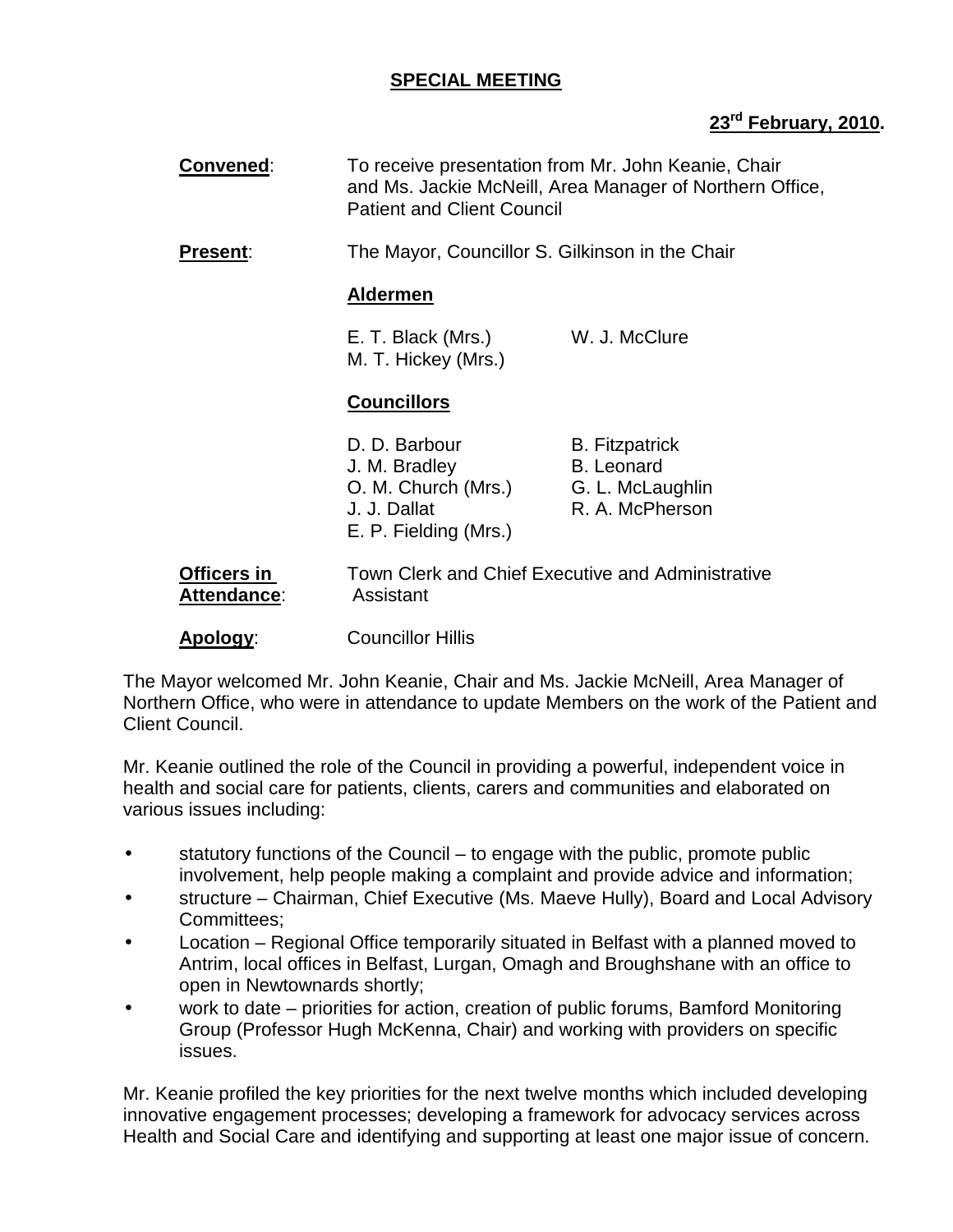A period of discussion ensued during which the representatives answered members' various questions.

The Mayor and Members thanked the representatives for their informative presentation.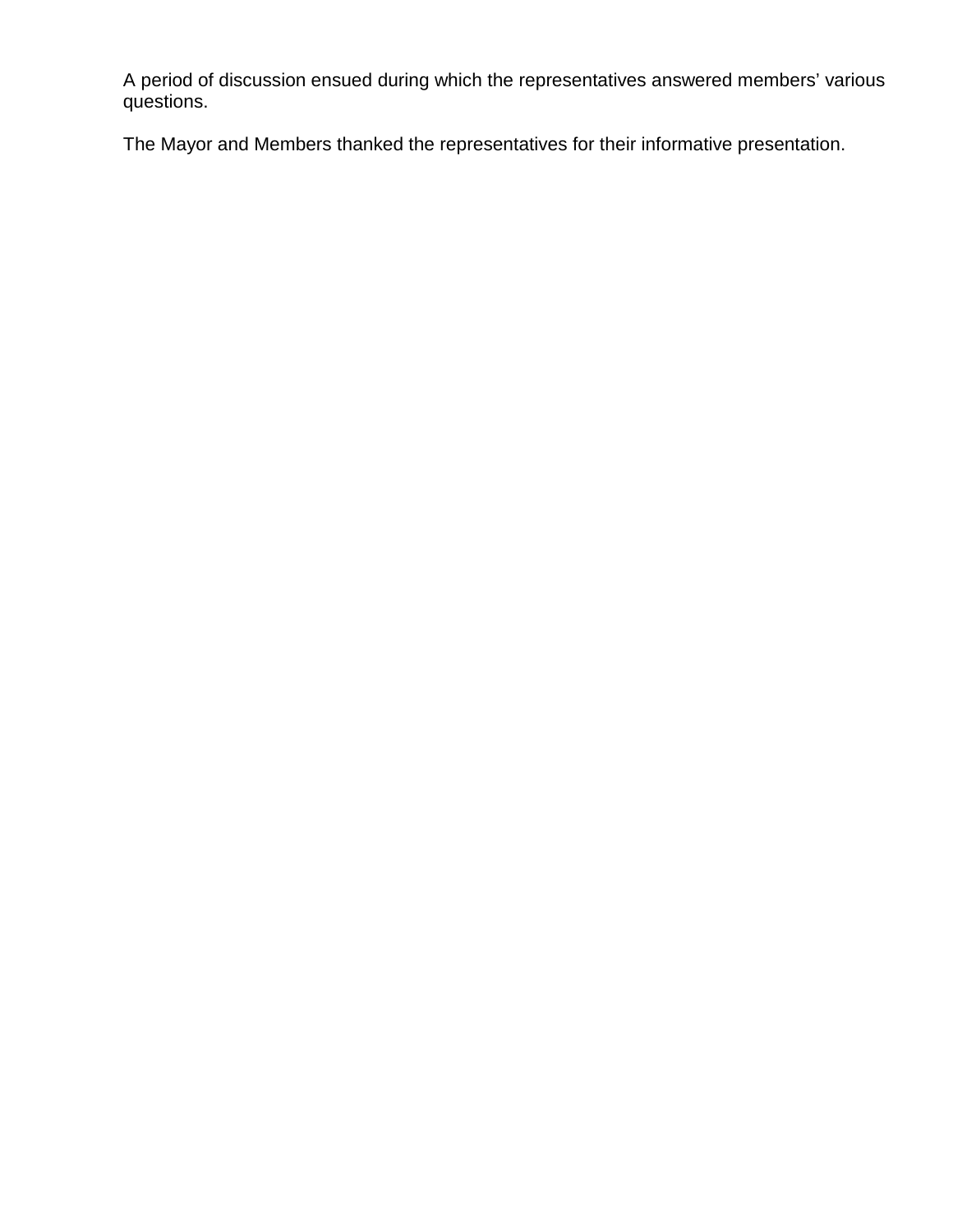## **LEISURE AND ENVIRONMENT COMMITTEE**

## **2 nd March, 2010.**

| <b>Present:</b>                          | Councillor A. S. Cole, in the Chair<br>The Mayor, Councillor S. Gilkinson<br>The Deputy Mayor, Councillor W. A. King                                                                                                                                                                                                                                                                                    |                                                                                                                                               |
|------------------------------------------|---------------------------------------------------------------------------------------------------------------------------------------------------------------------------------------------------------------------------------------------------------------------------------------------------------------------------------------------------------------------------------------------------------|-----------------------------------------------------------------------------------------------------------------------------------------------|
|                                          |                                                                                                                                                                                                                                                                                                                                                                                                         |                                                                                                                                               |
|                                          |                                                                                                                                                                                                                                                                                                                                                                                                         |                                                                                                                                               |
|                                          | <b>Aldermen</b>                                                                                                                                                                                                                                                                                                                                                                                         |                                                                                                                                               |
|                                          | W. T. Creelman<br>M. T. Hickey (Mrs.)<br>D. McClarty<br>(Items $2.1 - 8.0$ )                                                                                                                                                                                                                                                                                                                            | W. J. McClure                                                                                                                                 |
|                                          | <b>Councillors</b>                                                                                                                                                                                                                                                                                                                                                                                      |                                                                                                                                               |
|                                          | C. S. Alexander (Ms.)<br>D. D. Barbour<br>(Items $1.0 - 7.0$ )<br>J. M. Bradley<br>O. M. Church (Mrs.)<br>T. J. Deans<br>(Items $1.0 - 3.2$ )<br><b>B.</b> Fitzpatrick                                                                                                                                                                                                                                  | D. Harding<br>(Items $1.0 - 3.6.2$ )<br>G. L. McLaughlin<br>(Items $1.0 - 3.6.2$ )<br>R. A. McPherson<br>A. McQuillan<br>(Items $2.1 - 8.0$ ) |
| <b>Officers in</b><br><b>Attendance:</b> | Director of Technical Services, Director of Environmental<br>Health, Acting Director of Leisure Services, Head of<br>Development Services (Items 1.0 - 2.1), Head of Leisure<br>Services (Items 1.0 - 2.5), Environment Officer (Items 1.0 -<br>3.2), Countryside Officer (Items $1.0 - 3.2$ ) and Administrative<br>Assistant<br>Alderman Mrs. Black, Councillors Mrs. Fielding, Hillis and<br>Leonard |                                                                                                                                               |
| <b>Apologies:</b>                        |                                                                                                                                                                                                                                                                                                                                                                                                         |                                                                                                                                               |

#### **1.0 WELCOME**

The Chairman welcomed everyone to the meeting.

## **2.0 "IN COMMITTEE"**

It was proposed by Councillor Fitzpatrick, seconded by The Mayor and agreed**:** 

 That the following items from the Environmental Health Report, Leisure Services Report and Technical Services Report be discussed "In Committee".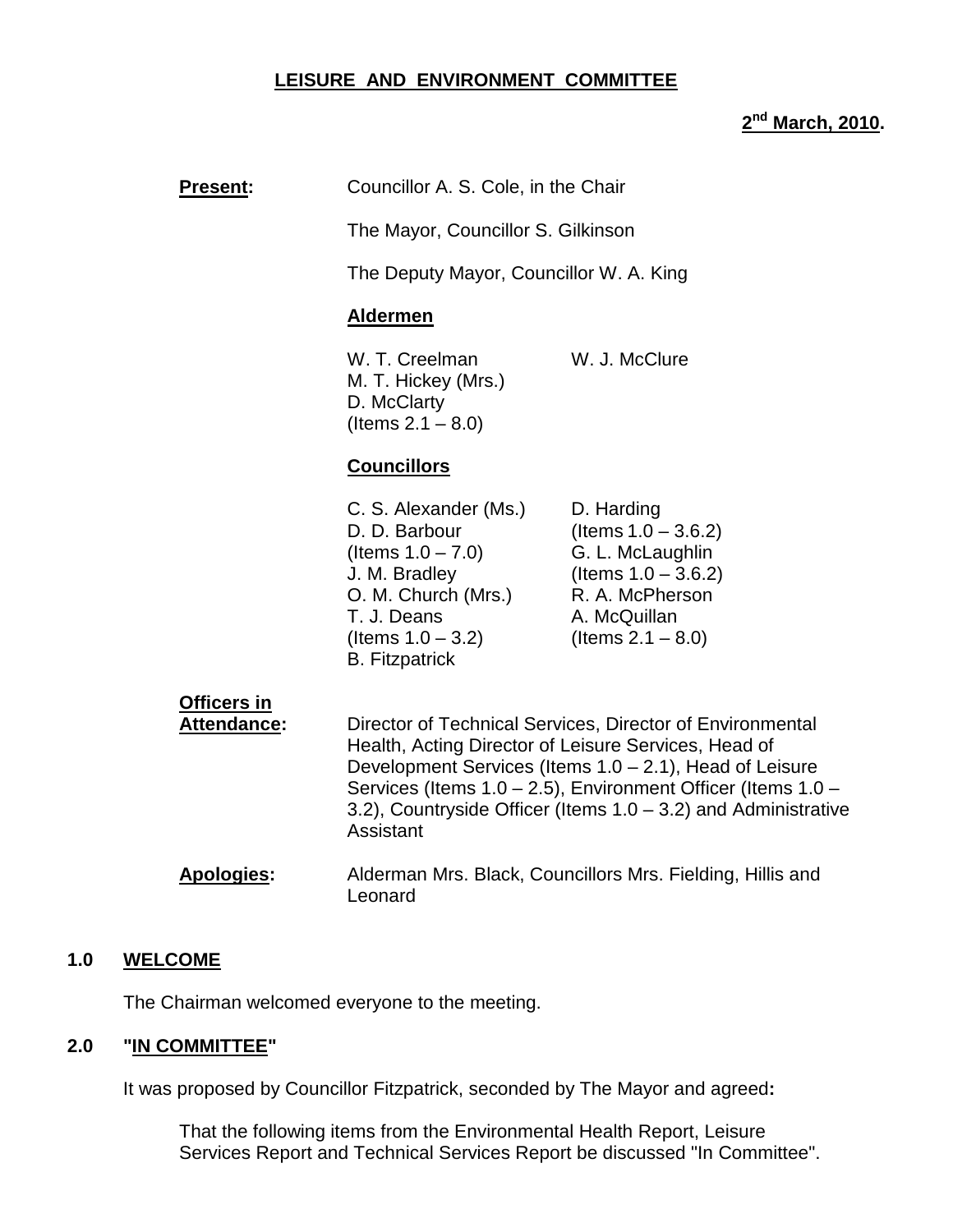## **3.0 ENVIRONMENTAL HEALTH REPORT**

The Report of the Director of Environmental Health was considered (previously supplied).

#### **3.1 Coastal Management Strategy Conceptual Proposal – White Rocks Coastal Park**

 Further to the work plan presented by the Coastal Management Committee which Council approved in April 2009, a "concept plan" had been drafted for members' consideration.

 The vision for this area would be the creation of a Coastal Park and the designation of the White Rocks coastal strip as a Local Nature Reserve under the provisions of Article 22 of the Nature Conservation and Amenity Lands (NI) Order 1985.

 Mr. Jim Allen, Environment Officer and Mr. Mark Strong, Countryside Officer gave a presentation to members on their work to date. They highlighted various issues including:

- Surfing
- Biodiversity
- Traffic
- Education
- **Beach Access**
- New Pathways

### **Recommended:**

 That Council approve the concept of a Coastal Park at White Rocks and authorise the preparation of more detailed options for evaluation later in the year.

Members congratulated the officers on their presentation.

### **3.2 Local Government and Public Health Agency Joint Working Arrangements**

Consideration was given to information on this topic, as detailed in the report.

### **Recommended:**

 That Council support this initiative in addressing health inequalities in the local population through Joint Working Arrangements with the Public Health Agency.

## **3.3 Fuel Poverty Funding Application Causeway Citizens' Advice Bureau**

Consideration was given to information on this topic, as detailed in the report.

### **Recommended:**

 That Council approve the allocation of £3,000 to Causeway Citizens' Advice Bureau for the purpose of alleviating fuel poverty to citizens of the Borough of Coleraine.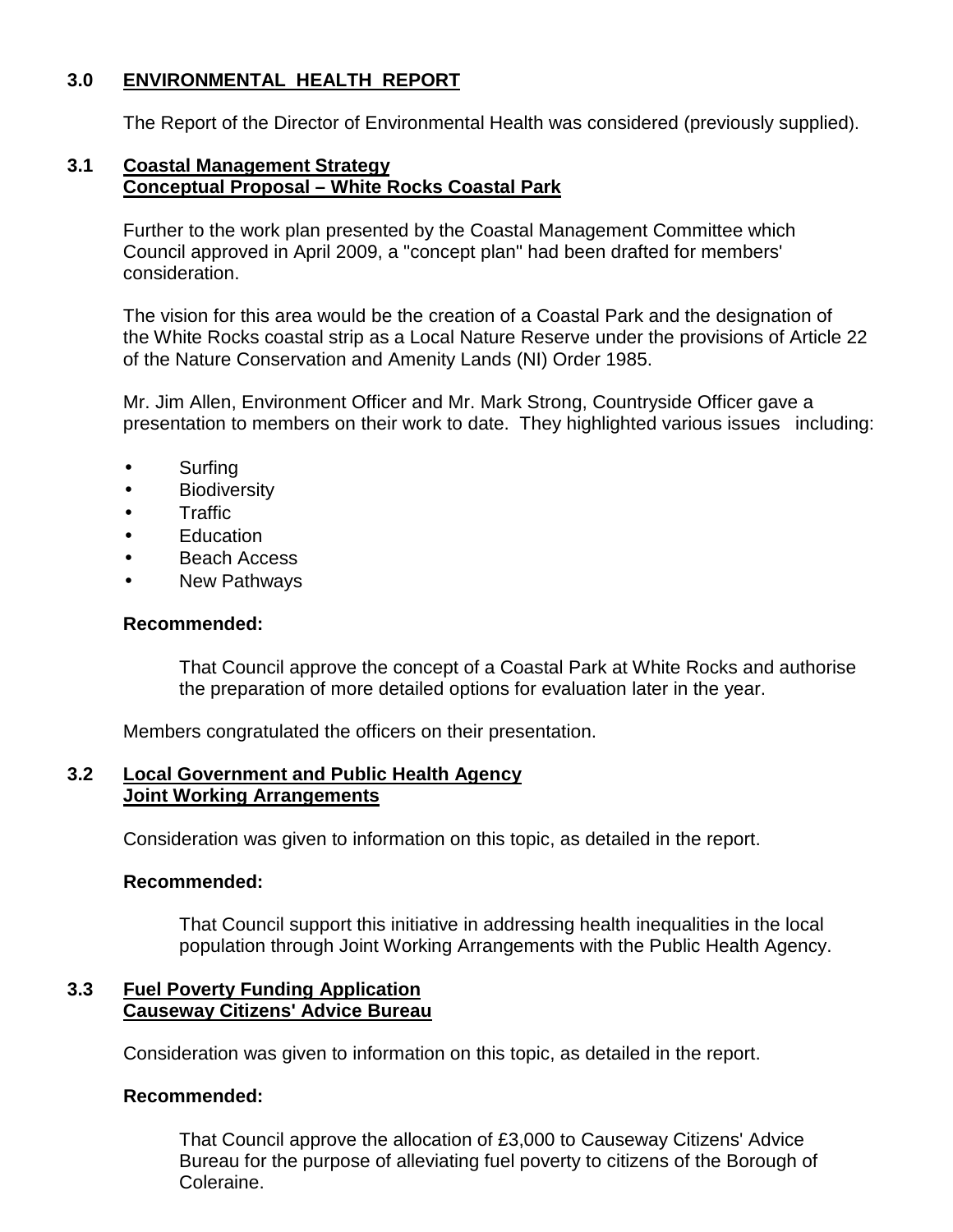## **3.4 Sunbed Consultation – Consultation on Proposals for Change Consultation on Regulation of the Sunbed Industry**

Consideration was given to information on this topic, as detailed in the report.

#### **Recommended:**

 That Council approve the consultation response as prepared by the Environmental Health Department.

Copies of the response would be available in the Members' Library.

#### **3.5 Consultation on Proposals to Strengthen Sanctions Against Retailers for Underage Sales of Tobacco Products**

Consideration was given to information on this topic, as detailed in the report.

#### **Recommended:**

 That Council approve the consultation response as prepared by the Environmental Health Department.

Copies of the response would be available in the Members' Library.

#### **3.6 For Information**

#### **3.6.1 Health Improvement**

### **(a) 2009 NILGA Award in Category 'Change Champion in Practice'**

Members noted information on this topic, as detailed in the report.

#### **(b) Health and Well Being Week at Council**

Members noted information on this topic, as detailed in the report.

### **3.6.2 Outcome of Legal Proceedings**

Members noted the undernoted information on this topic:

| (a) | Defendant: | Georgina Gordon     |
|-----|------------|---------------------|
|     |            | 10 Craiglea Gardens |
|     |            | Kilrea              |

| Offence: | Keeping a dog without a valid licence contrary to Article 17 of |
|----------|-----------------------------------------------------------------|
|          | The Dogs (NI) Order 1983                                        |

| Result: | Fine  | £ 25 |
|---------|-------|------|
|         | Costs | £ 70 |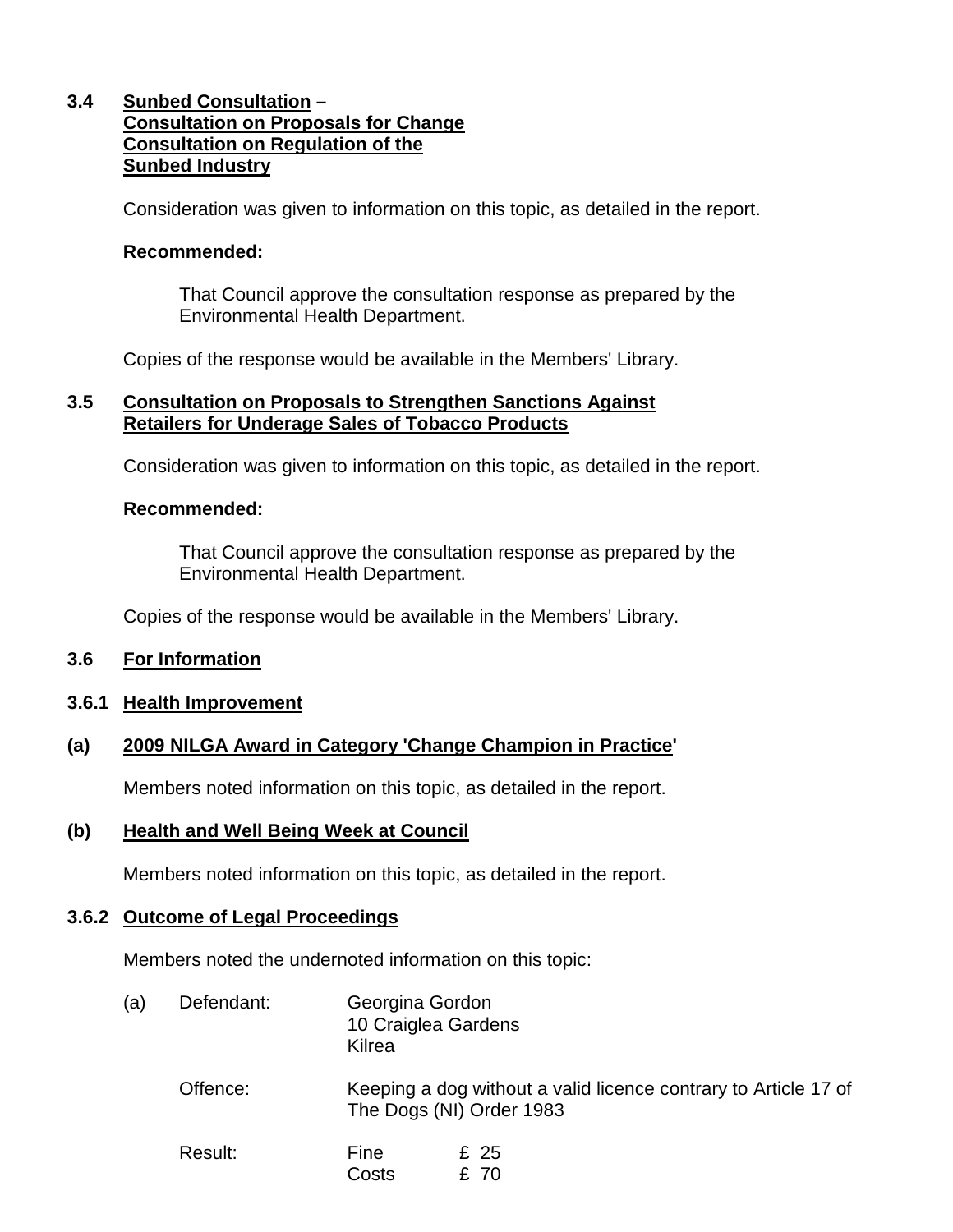| Court Costs £ 16 |      |
|------------------|------|
| Total            | £111 |

(b) Defendant: Keith Cruse 42 Oakvale Park **Coleraine** 

#### Offence: Keeping a dog without a valid licence contrary to Article 17 of The Dogs (NI) Order 1983

Result: Fine £ 25<br>Costs £ 70 Costs Court Costs £ 16 Total £111

## **4.0 LEISURE SERVICES REPORT**

 The Report of the Acting Director of Leisure Services was considered (previously supplied).

### **4.1 Lough Neagh and Lower Bann Advisory Committees**

Consideration was given to information on this topic, as detailed in the report.

### **Recommended:**

 That Council continue its support of £5000 for the 2010/2011 year subject to the other constituent Councils providing same.

## **4.2 East Strand Car Park – Mini Moto Racing**

Consideration was given to information on this topic, as detailed in the report.

### **Recommended:**

 That Council grant permission to the Mini Moto Racing Club of Ireland for the exclusive use of East Strand Car Park on 16<sup>th</sup>/17<sup>th</sup> April, 2010 and 22<sup>nd</sup>/23<sup>rd</sup> October, 2010 at the undernoted times:

> Set-up and Practice – Friday evening from 6.00 p.m. – 8.00 p.m. Races – Saturday from  $10.00$  a.m. – 6.00 p.m.

## **4.3 For Information**

Members noted information on the undernoted topics, as detailed in the report.

- Easter Football and Multi-Sports Coaching Courses for Young People
- St. Patrick's Festival Week

# **5.0 TECHNICAL SERVICES REPORT**

The Report of the Director of Technical Services was considered (previously supplied).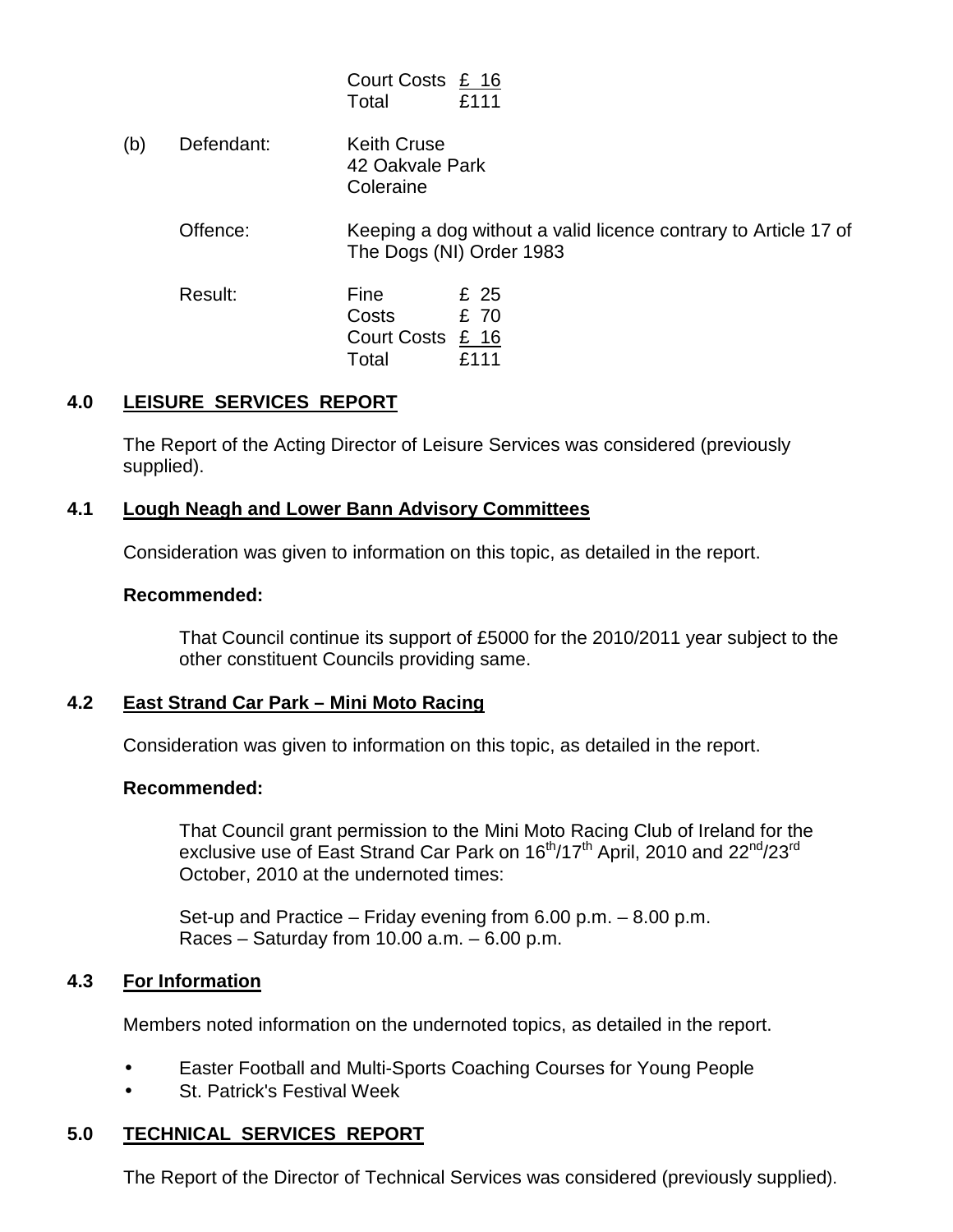Matters arising:

## **5.1 DRD Roads Service**

### **5.1.1 Proposed Footway and Parking at Downhill**

Consideration was given to information on this topic, as detailed in the report.

#### **Recommended:**

 That Council support Roads Service's proposal to provide a footway and parking at the Mussenden Road, Downhill opposite the former hotel site and adjacent to Council's toilet block.

## **5.1.2 Proposed Pedestrian Crossing on Carhill Road, Garvagh**

Consideration was given to information on this topic, as detailed in the report.

### **Recommended:**

 That Council support Roads Service's proposal to introduce a pedestrian crossing refuge and ladder markings on part of the Carhill Road from Kurin Road junction up to Churchtown Road junction.

### **5.2 Entertainment Licence**

### **5.2.1 The Heckler's Bar, 81 Craigmore Road, Ringsend**

 An application for a grant of an Entertainment Licence had been received from Mr. J. P. McGilligan, c/o The Heckler's Bar.

Days and times on which it is intended to provide entertainment:

 Monday/Tuesday – Saturday/Sunday: 11.30 a.m. - 1.00 a.m. Sunday: 12.30 p.m. – Midnight

### **Recommended:**

 That the Entertainment Licence be granted subject to no representations being received within the statutory period, no PSNI objections and compliance with any recommendations made by Council's Licensing Department inclusive of special conditions:

- All requirements as contained within Night Safe Coleraine Code of Best Practice 2008.
- All door supervisors employed must be licensed with a scheme recognised by Coleraine Borough Council.
- Security bolt on emergency exit door from pool room to be open when premises are in use.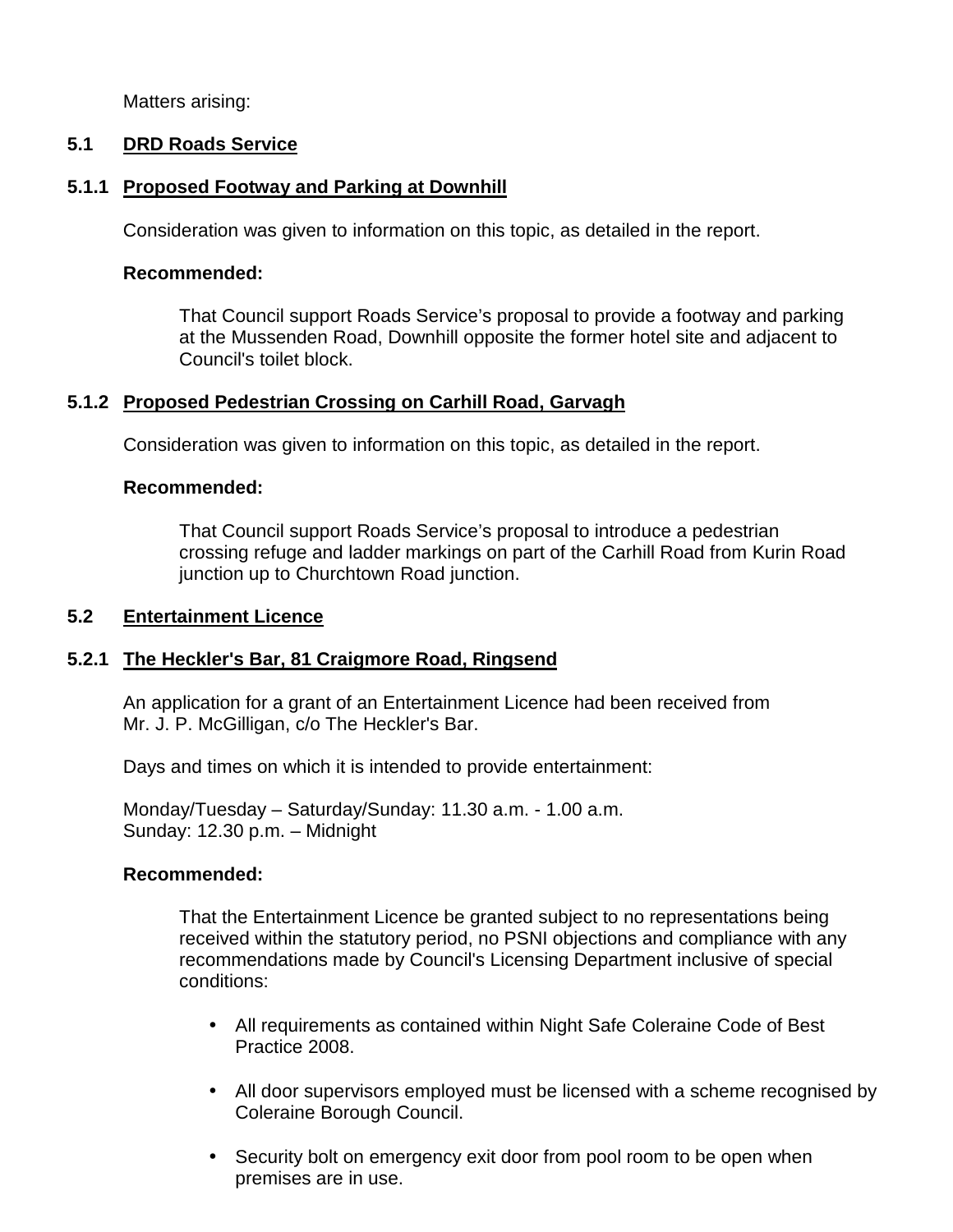• Dead lock on exit door from bar to be in open position when premises are in use.

## **5.3 For Information**

### **5.3.1 Building Control - Approvals**

Members noted that approval had been granted for 26 applications.

### **5.4 North West Region Waste Management Group**

Members noted the minutes of the NWRWMG Joint Committee Meeting held on  $6<sup>th</sup>$ January, 2010 (previously supplied).

## **6.0 RATES**

A member referred to a letter which was published in a recent edition of The Chronicle claiming that Council staff and members received half price rates bills. The Acting Director of Leisure Services advised members that the Town Clerk and Chief Executive had forwarded a response to The Chronicle advising that this was incorrect and staff and members did not receive a reduction.

## **7.0 STEPS BETWEEN KERR STREET AND MARK STREET, PORTRUSH**

Further to a member's request that Council contact Roads Service to ascertain if the steps between Kerr Street and Mark Street could be reinstated before Easter, the Director of Technical Services advised he would contact Roads Service to obtain an update.

## **8.0 ROADS SERVICE – NEW PARKING RESTRICTIONS – PORTRUSH AND PORTSTEWART**

Further to a member's request for an update on Roads Service's new parking restrictions at Portrush and Portstewart, the Director of Technical Services advised he would contact Roads Service.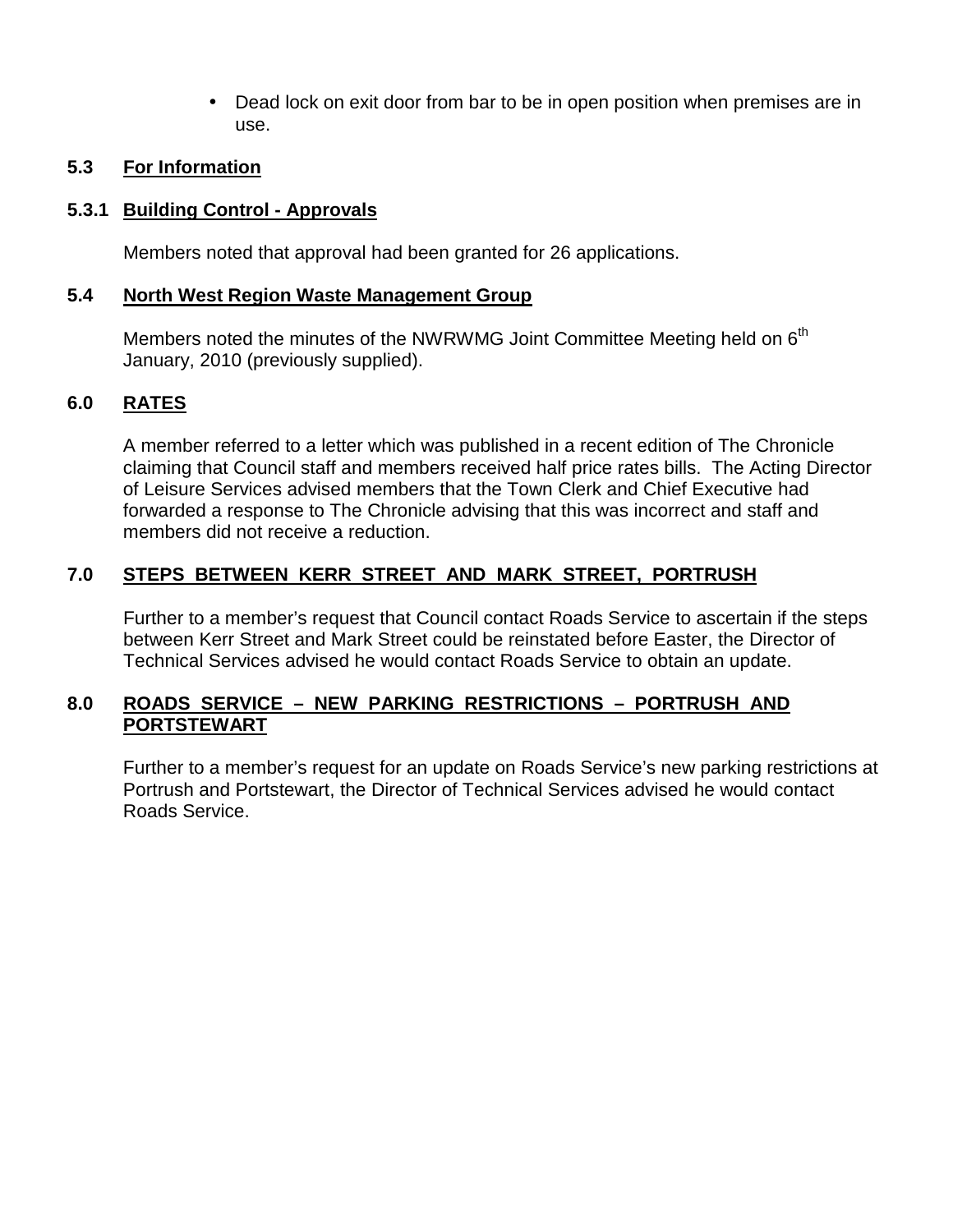## **PLANNING COMMITTEE**

### **9 March 2010.**

| <b>Present:</b>                          | Councillor G. L. McLaughlin in the Chair                                                                                                                  |                                                                                                        |
|------------------------------------------|-----------------------------------------------------------------------------------------------------------------------------------------------------------|--------------------------------------------------------------------------------------------------------|
|                                          | The Mayor, Councillor S. Gilkinson                                                                                                                        |                                                                                                        |
|                                          | The Deputy Mayor, Councillor W. A. King                                                                                                                   |                                                                                                        |
|                                          | <b>Aldermen</b>                                                                                                                                           |                                                                                                        |
|                                          | E. T. Black (Mrs.)<br>D. McClarty<br>W. T. Creelman<br>W. J. McClure<br>M. T. Hickey (Mrs.)                                                               |                                                                                                        |
|                                          | <b>Councillors</b>                                                                                                                                        |                                                                                                        |
|                                          | C. S. Alexander (Ms.)<br>D. D. Barbour<br>O. M. Church (Mrs.)<br>J. J. Dallat<br>T. J. Deans                                                              | E. P. Fielding (Mrs.)<br><b>B.</b> Fitzpatrick<br><b>B.</b> Leonard<br>R. A. McPherson<br>A. McQuillan |
| Also in<br><b>Attendance:</b>            | Representative from the Planning Service -<br>Mr. P. Duffy (Items $1.0 - 7.2$ )                                                                           |                                                                                                        |
| <b>Officers in</b><br><b>Attendance:</b> | Administrative Officer, Principal Environmental Health<br>Officer (Items $1.0 - 7.2$ ) and Administrative Assistant<br><b>Councillors Cole and Hillis</b> |                                                                                                        |
| <b>Apologies:</b>                        |                                                                                                                                                           |                                                                                                        |

#### **1.0 WELCOME**

 The Chairman welcomed everyone, including members of the public and University of Ulster students, to the Meeting.

### **2.0 PLANNING APPLICATIONS**

A list of thirty-two applications was presented for consideration (previously supplied).

### **Applications Deferred from Previous Meeting**

2.1 Application No. 1 C/2007/0613/O Residential and associated development at the Old Abattoir, Lower Newmills Road, Coleraine for Mr. F. Dillon

The opinion of the Planning Service was to approve.

It was agreed that the application be approved.

2.2 Application No. 2 The opinion of the Planning Service was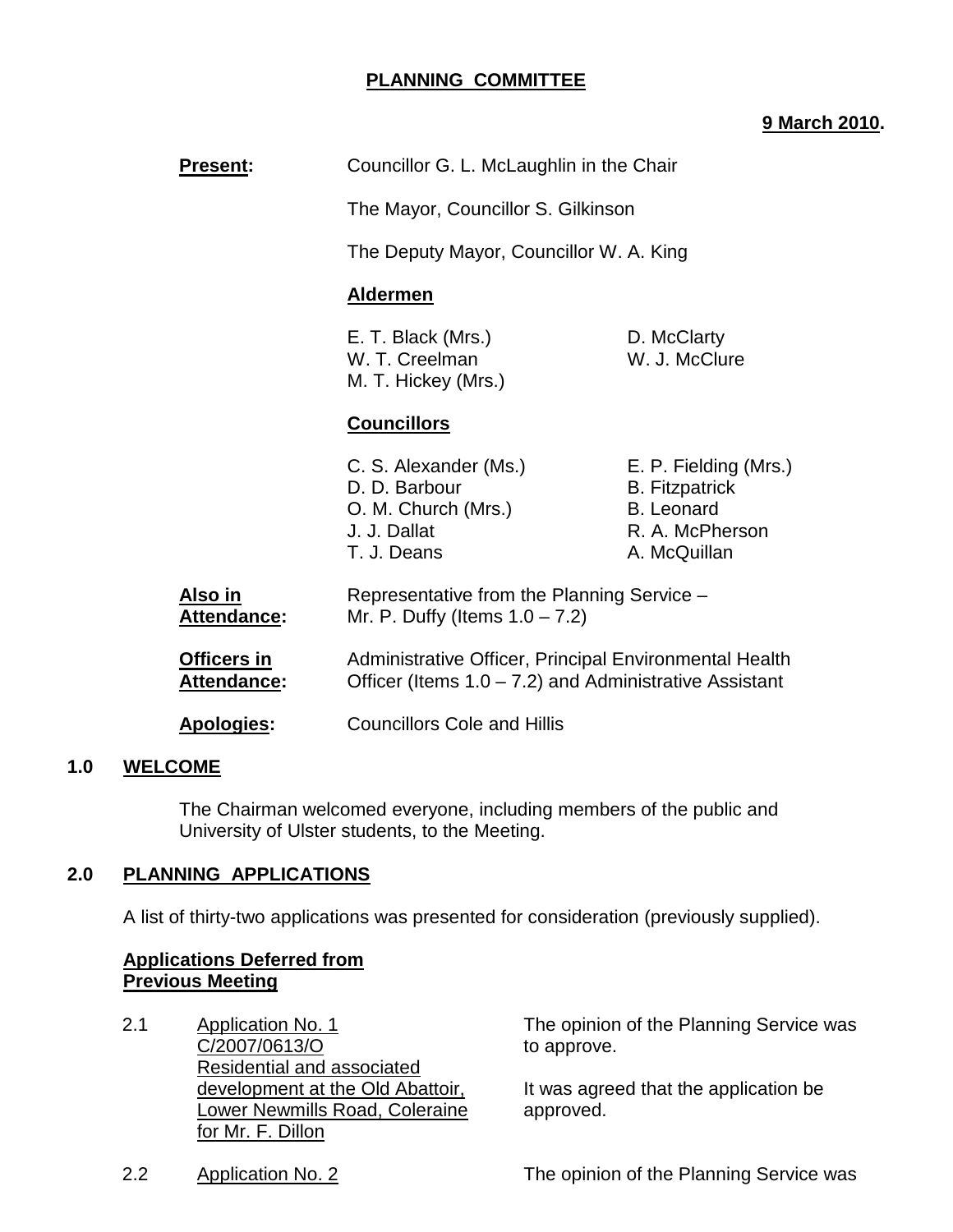C/2008/0459/F Proposed redevelopment to include demolition of existing dwellings and garages and provision of 2 no. replacement dwellings and 1 no. additional dwelling (3 no. total proposed all detached) to include incurtilage driveways, private amenity and landscaping at 17 and 19 Ballycairn Road, Coleraine for Prolusk Ltd.

- 2.3 Application No. 3 C/2008/0677/F Demolition of existing bank, restaurant, residential properties and construction of new restaurant, 1 no. retail unit and 18 no. two bedroom apartments at Nos. 25, 27, 29, 29A - 29F Eglinton Street, Portrush for K. Bradley
- 2.4 Application No. 4 C/2009/0018/O Replacement of 1 no. detached dwelling with 2 no. detached dwellings at 44 Glenkeen Road, Aghadowey, Coleraine for Mr. R. McCook
- 2.5 Application No. 5 C/2009/0116/F Proposed extension to existing holiday homes park to provide 92 no. units at Golf Links Holiday Homes Park, Bushmills Road, Portrush for Cloughorr Investments Ltd.
- 2.6 Application No. 6 C/2009/0511/F Proposed two storey dwelling with detached double garage adjacent to 86 Gorran Road, Garvagh for Mr. D. McKay
- 2.7 Application No. 7 C/2009/0544/F Replacement detached dwelling (amended plans) at 28 Prospect Road, Portstewart for Mr. and Mrs. Smyth

to approve.

It was proposed by Councillor Ms. Alexander and seconded by Alderman McClarty:

> That Council support a refusal.

On being put to the Meeting the proposal was carried, sixteen voting in favour and no one voting against.

The opinion of the Planning Service was to refuse.

It was agreed that the application be refused.

The opinion of the Planning Service was to approve.

It was agreed that the application be removed from the schedule to facilitate reassessment by the Planning Service.

The opinion of the Planning Service was to approve.

It was agreed that the application be approved.

The opinion of the Planning Service was to approve.

It was agreed that the application be approved.

The opinion of the Planning Service was to approve.

It was agreed that the application be approved.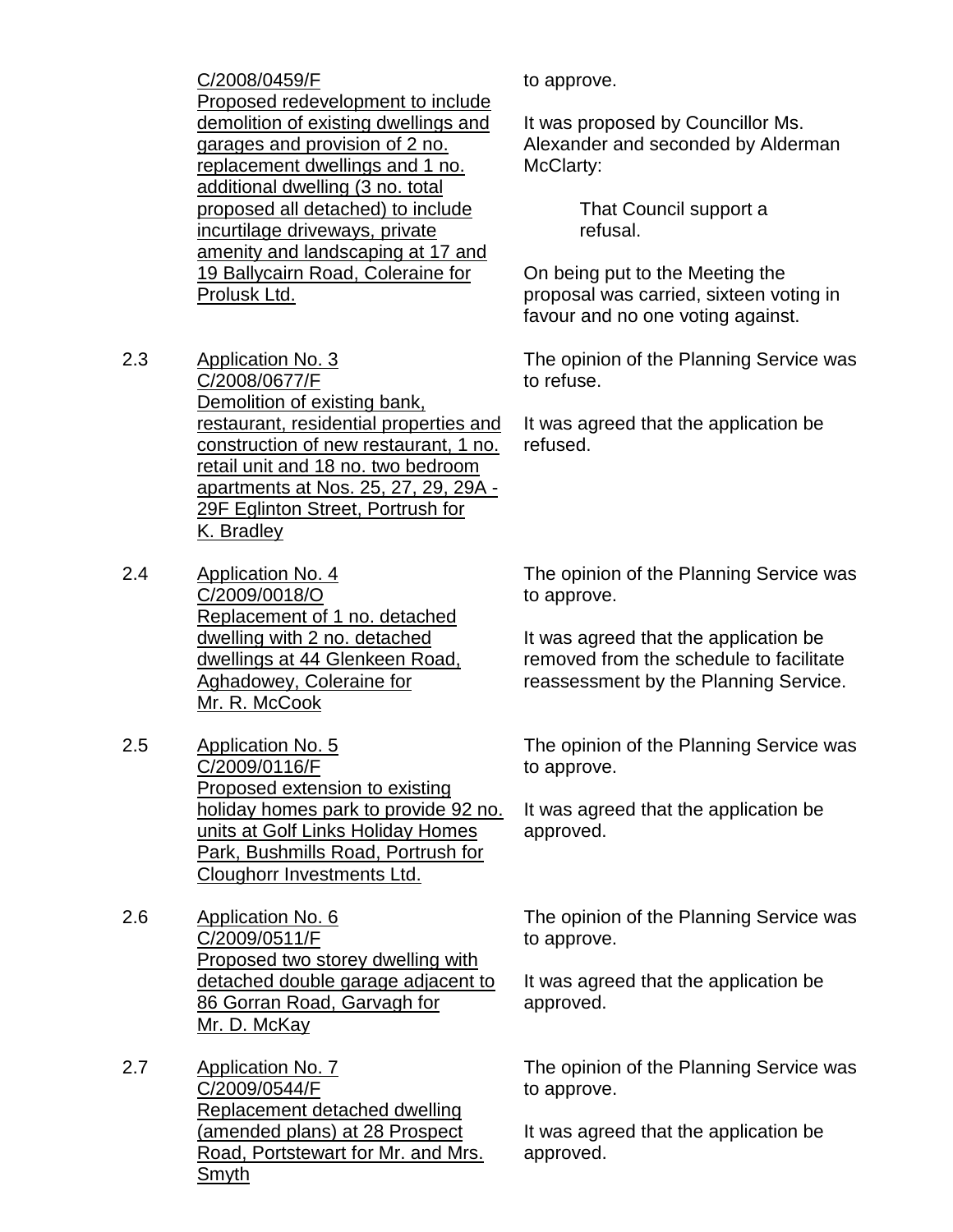- 2.8 Application No. 8 C/2009/0619/F Alteration to site layout approved under C/2006/0159/F to upgrade private road 6 to an adoptable standard including larger turning area, minor amendments to road geometry and site frontage only off Swilly Road, Portstewart for Colum McAuley Builders Ltd.
- 2.9 Application No. 9 C/2009/0646/F Change from one detached dwelling to two semi-detached dwellings at 1 Ballywillan Road, Portrush for Mr. J. Hill

#### **New Applications**

- 2.10 Application No. 2 C/2008/0605/F New three storey commercial unit to provide additional floor space for existing business operations to incorporate showroom, management, administration and training suites, 2 no. bulky durable retail and showroom spaces, motor finance operations including re-location of existing  $67.91 \text{ m}^2$  of office space and associated car parking and outdoor car display at 9 Somerset Road, Coleraine for Roadside Garages
- 2.11 Application No. 6 C/2009/0543/F Farm diversification project to include vehicle storage, servicing to include the maintenance and repair of farm machinery and equipment and general purpose storage facilities to the rear of 181A Gateside Road, Coleraine for Mr. G. Neely

The opinion of the Planning Service was to approve.

It was agreed that the application be approved.

The opinion of the Planning Service was to refuse.

Reported that the decision on this application would be held following a request for a further office meeting.

The opinion of the Planning Service was to refuse.

It was proposed by the Deputy Mayor, seconded by Alderman McClarty and agreed:

> That the application be deferred for one month to facilitate an office meeting on the grounds that all material planning considerations had not been assessed.

The opinion of the Planning Service was to refuse.

It was proposed by Councillor Ms. Alexander, seconded by Councillor McPherson and agreed:

> That the application be deferred for one month to facilitate an office meeting on the grounds that all material planning considerations had not been assessed.

2.12 Application No. 10 The opinion of the Planning Service was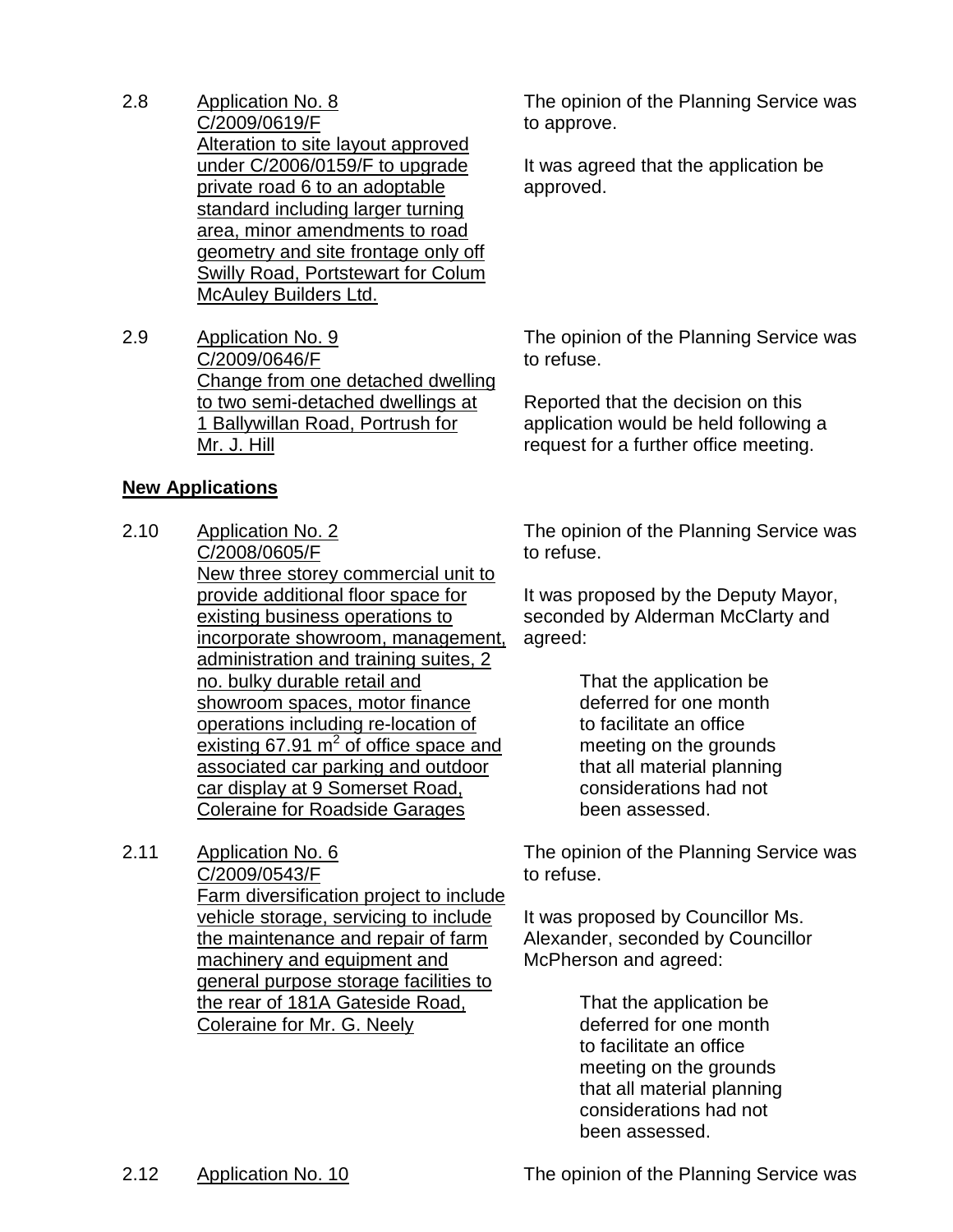C/2009/0775/F Change of use from existing retail unit to café/hot food take away bar at ground floor level at 3 Causeway Street, Portrush for Glenmark Developments Ltd.

to refuse.

It was proposed by Alderman McClure and seconded by the Mayor:

> That the application be deferred for one month to facilitate an office meeting on the grounds that all material planning considerations had not been assessed.

As an amendment it was proposed by Councillor Ms. Alexander:

> That Council support the refusal.

As the amendment failed to find a seconder it was agreed that the office meeting be held.

2.13 Application No. 12 C/2009/0781/F Proposed re-design of housing development to supersede approval C/2006/0999/F (house type 10 redesigned from detached dwelling to semi-detached dwelling) at 111 Grove Road, Swatragh for Mr. B. Diamond

2.14 Application No. 13 C/2009/0786/O Proposed 2 no. semi-detached dwellings, domestic garages and associated amenity (2 units) between 8 and 10 Leeke Road, Bushmills for Mr. and Mrs. Twaddle

The opinion of the Planning Service was to refuse.

It was proposed by Councillor Leonard, seconded by Alderman McClarty and agreed:

> That the application be deferred for one month to facilitate an office meeting on the grounds that all material planning considerations had not been assessed.

The opinion of the Planning Service was to refuse.

It was proposed by Councillor McPherson, seconded by Alderman Mrs. Black and agreed:

> That the application be deferred for one month to facilitate an office meeting on the grounds that all material planning considerations had not been assessed.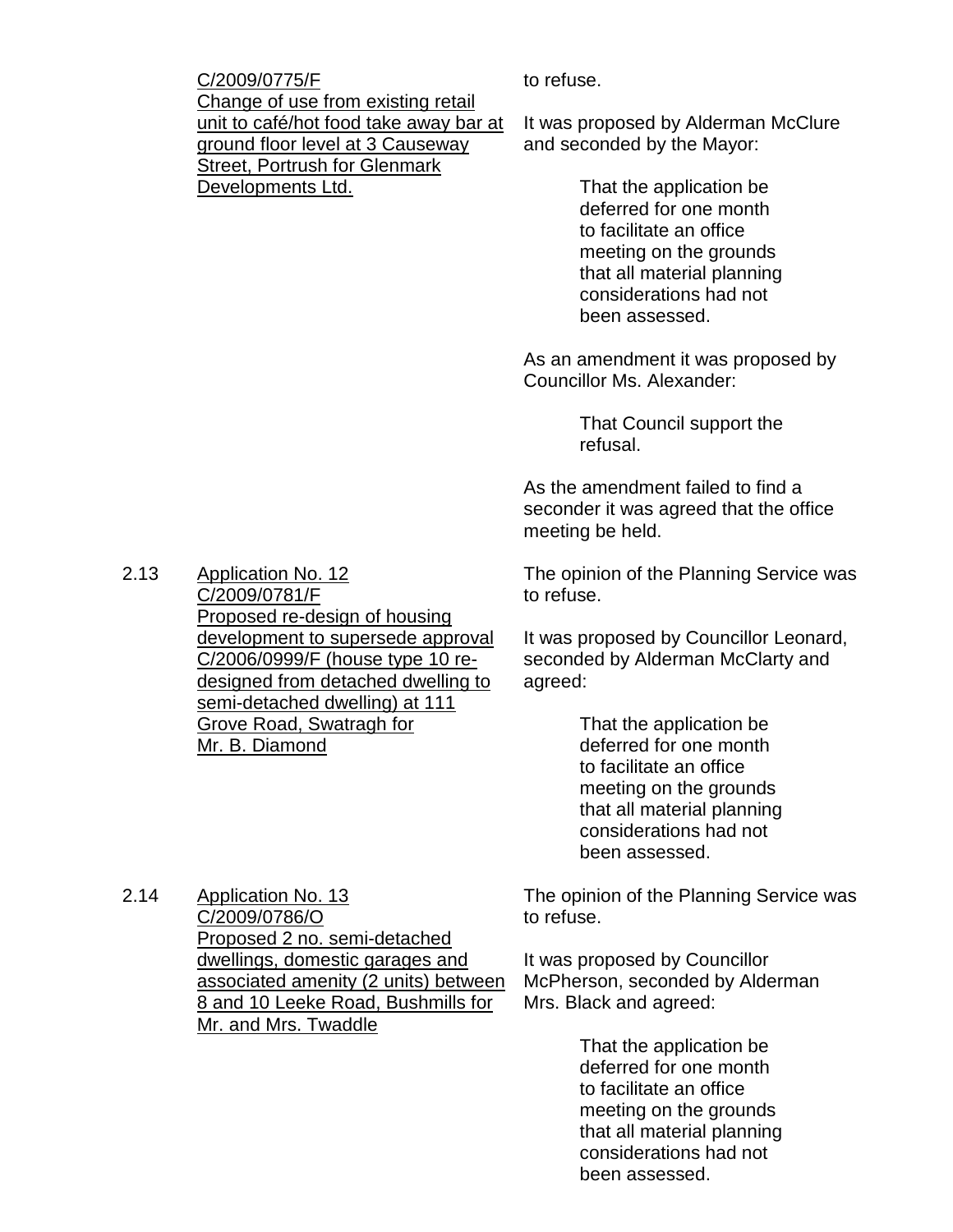2.15 Application No. 14 C/2009/0795/O Two storey replacement dwelling to replace No. 83 Carthall Road on to site between Nos. 83 and 85 Carthall Road, Coleraine for Mrs. M. **Brownlow** 

The opinion of the Planning Service was to refuse.

It was proposed by the Deputy Mayor, seconded by Councillor Fitzpatrick and agreed:

> That the application be deferred for one month to facilitate an office meeting on the grounds that all material planning considerations had not been assessed.

The opinion of the Planning Service was to approve.

It was proposed by Alderman McClarty, seconded by Councillor Fitzpatrick and agreed:

> That the application be deferred for one month to facilitate an office meeting on the grounds that all material planning considerations had not been assessed.

The opinion of the Planning Service was to approve.

Concern was expressed regarding the impact of this type of development on Coleraine town centre and the rationale for approving this application and refusing application No. 2 (C/2008/0605/F)

Following discussion members were of the opinion that the Town Centre Partnership should provide advice on a plan for the town centre development.

It was agreed that the application be approved.

### **3.0 PLANNING APPEALS INFORMATION**

Consideration was given to the Planning Appeals Report detailing the following

2.16 Application No. 18 C/2009/0815/F Detached garage with 1<sup>st</sup> floor playroom at 54 Benbane Park, Portballintrae for Mr. and Mrs. D. Flynn

2.17 Application No. 21 C/2009/0823/F Re-clad existing retail unit and development of 2 café/sandwich bar/restaurant units and associated site works adjacent to Laser Electrics Unit, Riverside Regional Centre, Coleraine for Kelvin Properties Ltd.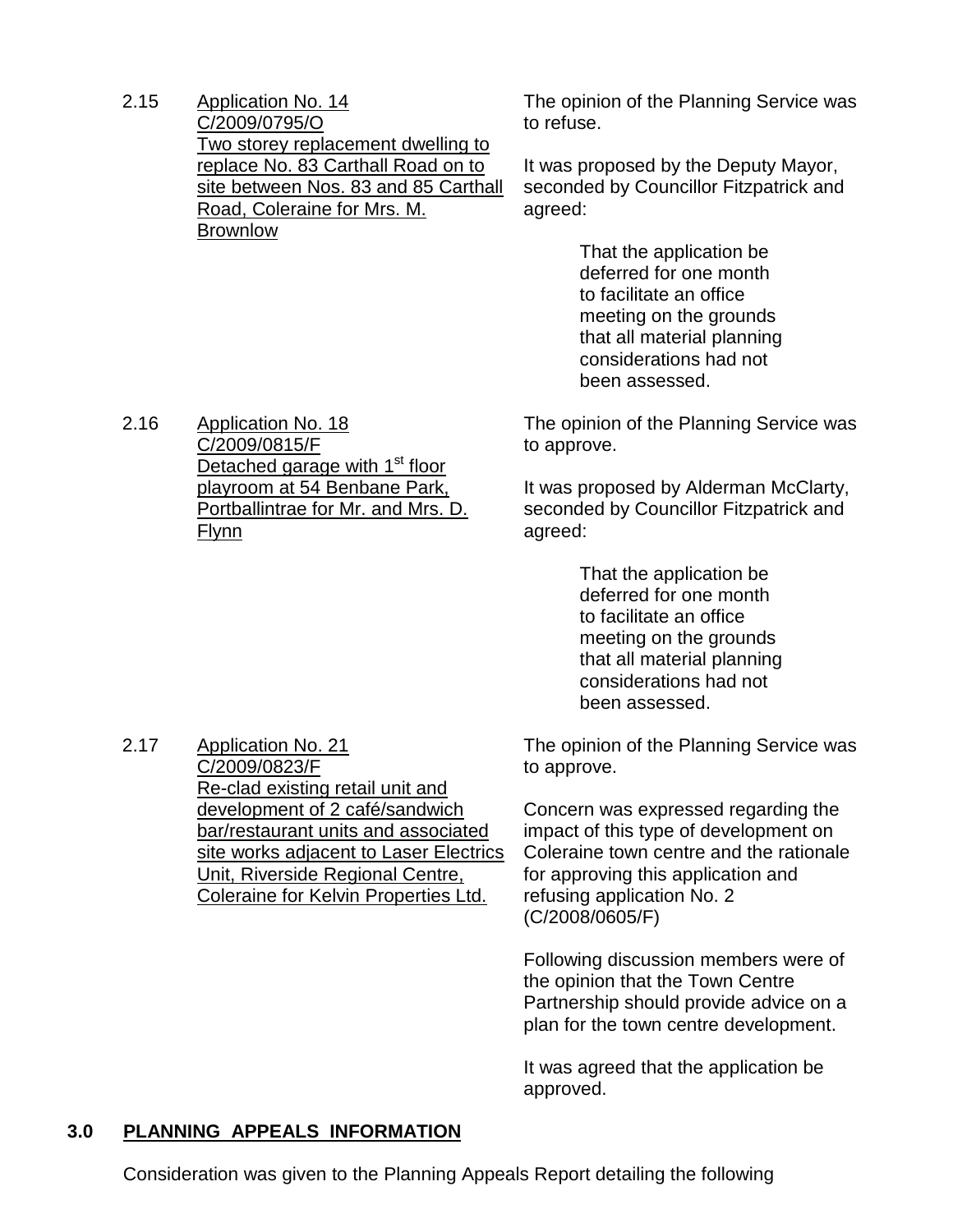(previously supplied):

#### **3.1 Appeal against Enforcement Notices The alleged unauthorised erection of a dwelling and shop, land at 6 Craig Vara Terrace, Portrush for Mark and Tracey Scullion**

 The Planning Appeals Commission had received an appeal against the above Enforcement Notice and was required to take account of any representations received from Council thereon (copy letter dated 26 February 2010 previously supplied).

 It was proposed by Councillor Ms. Alexander, seconded by Councillor McPherson and agreed:

That Council support the Department's enforcement action.

### **3.2 Article 33 Non Determination Appeal: Proposed 2 no. 'barn style' infill dwellings, Site 12m west of No. 65 Sconce Road, Articlave, Coleraine for Mr. Martin**

 A Non-Determination Appeal had been lodged in respect of the above application (copy letter dated 2 February 2010, together with draft refusal reasons, previously supplied).

It was agreed that no opinion be offered.

## **4.0 APPLICATION NO. C/2009/0159/F BALLYCAIRN ROAD, COLERAINE**

 Consideration was given to letter dated 24 February 2010 from the Minister of the Environment in reply to Council's letter dated 11 February 2010 (previously supplied).

 The application was currently being reconsidered by the Divisional Planning Office and would be returned to Council, in due course, following this reassessment. The Minister was of the opinion that it would be inappropriate for him to comment on an individual planning application that was still going through the normal planning and statutory process.

 Following discussion it was proposed by Councillor McQuillan, seconded by Councillor Deans and agreed:

 That Council write to the Minister of the Environment seeking clarification regarding if and when he was going to examine the application.

# **5.0 DELAYS RELATED TO SPRATEGIC PLANNING APPLICATIONS**

 Consideration was given to letter dated 10 February 2010 from the Northern Ireland Assembly – Environment Committee Office together with schedule listing Strategic Planning Applications (previously supplied) which were delayed in the planning process.

 During discussion members expressed concern at the lack of strategic planning applications for the Coleraine area.

It was proposed by Councillor Deans, seconded by Councillor Dallat and agreed: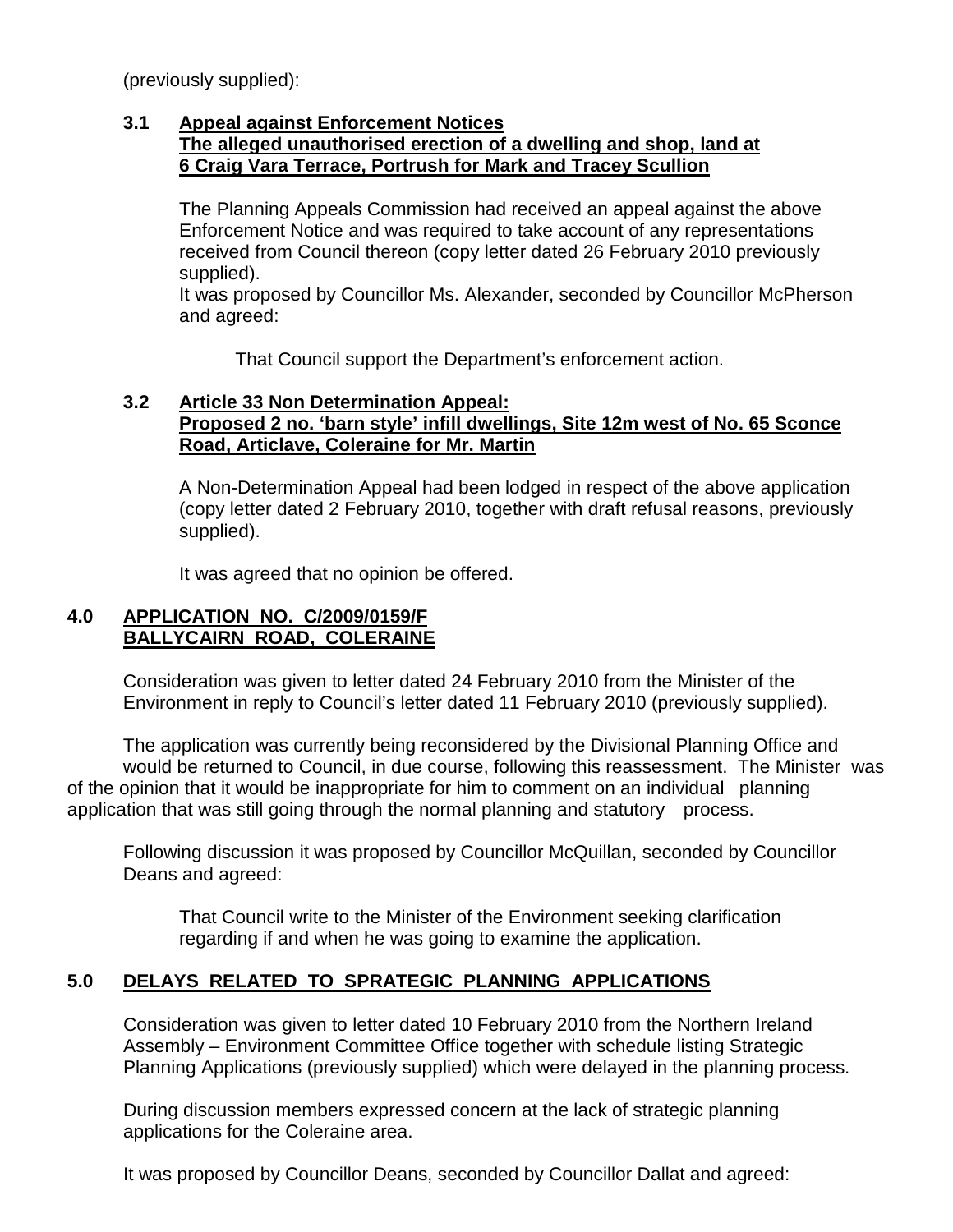That this item be placed on the Policy and Development Committee Agenda for further consideration.

## **6.0 OFFICE MEETINGS**

It was noted that the office meetings would be held on Thursday 8 April 2010.

# **7.0 PLANNING ISSUES RAISED BY MEMBERS**

## **7.1 C/2009/0763/F Office building and associated car park at 2 Gateside Road, Coleraine**

Reference was made to the present situation regarding the above planning application.

 Mr. Duffy advised that no objections had been received but confirmation was awaited with regard to Roads Service issues.

It was proposed by Councillor McQuillan, seconded by the Mayor and agreed:

 That approval be issued subject to agreement with Roads Service.

# **7.2 Derelict Development Land**

 Reference was made to the extent of derelict land in the area awaiting development. It was recognised that the economic climate had played a major part in the decline of major developments.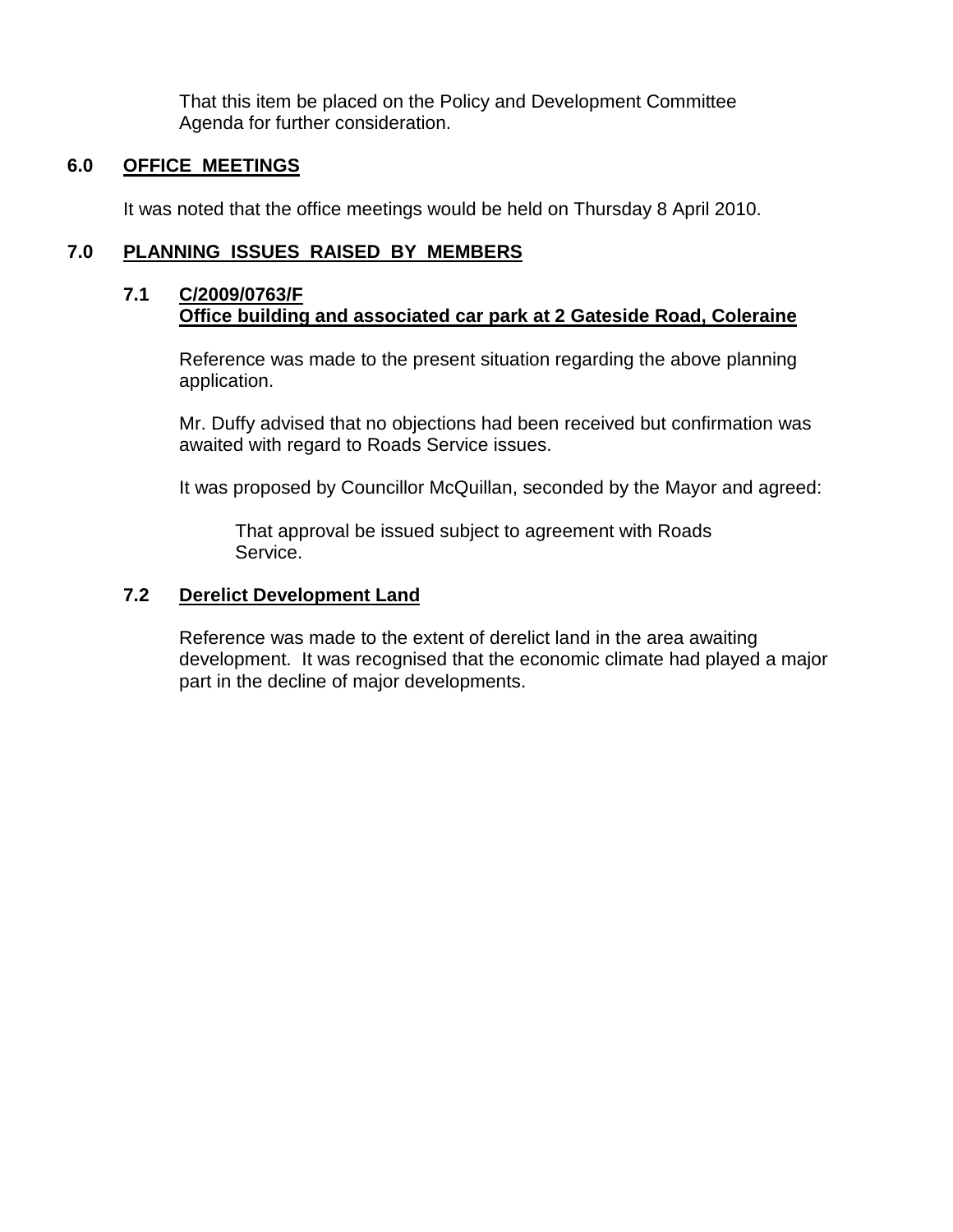## **POLICY AND DEVELOPMENT COMMITTEE**

### **16th March, 2010.**

| <b>Present:</b>            | Councillor D. D. Barbour, in the Chair                                                                                                                                                                                                                                                                                                                            |                                                                                                                                 |
|----------------------------|-------------------------------------------------------------------------------------------------------------------------------------------------------------------------------------------------------------------------------------------------------------------------------------------------------------------------------------------------------------------|---------------------------------------------------------------------------------------------------------------------------------|
|                            | The Mayor, Councillor S. Gilkinson                                                                                                                                                                                                                                                                                                                                |                                                                                                                                 |
|                            | The Deputy Mayor, Councillor W. A. King                                                                                                                                                                                                                                                                                                                           |                                                                                                                                 |
|                            | <b>Aldermen</b>                                                                                                                                                                                                                                                                                                                                                   |                                                                                                                                 |
|                            | E. T. Black (Mrs.)<br>W. T. Creelman                                                                                                                                                                                                                                                                                                                              | M. T. Hickey (Mrs.)<br>D. McClarty                                                                                              |
|                            | <b>Councillors</b>                                                                                                                                                                                                                                                                                                                                                |                                                                                                                                 |
|                            | C. S. Alexander (Ms.)<br>J. M Bradley<br>O. M. Church (Mrs.)<br>A. S. Cole<br>J. J. Dallat<br>(Items 1.0–8.1.3)<br>T. J. Deans                                                                                                                                                                                                                                    | <b>B.</b> Fitzpatrick<br>D. Harding<br>N. F. Hillis<br><b>B.</b> Leonard<br>G. L. McLaughlin<br>R. A. McPherson<br>A. McQuillan |
| Officers in<br>Attendance: | Town Clerk and Chief Executive, Acting Director of Leisure<br>Services (Items 1.0-8.4), Head of Development Services<br>(Items 1.0-8.4), Head of Performance Policy and<br>Governance (Items 1.0-7.0), Tourism Manager (Items1.0-8.4),<br>Administrative Officer (Items 1.0-8.4) and Administrative<br>Assistant<br>Alderman McClure and Councillor Mrs. Fielding |                                                                                                                                 |
| <b>Apologies:</b>          |                                                                                                                                                                                                                                                                                                                                                                   |                                                                                                                                 |

#### **1.0 IN COMMITTEE**

Committee noted that a number of items would be considered 'In Committee' at the end of the meeting.

### **2.0 BUSINESS PLANNING**

It was proposed by Alderman Mrs. Black, seconded by Councillor Mrs. Church and agreed:

That the following items be considered 'In Committee'.

On the proposal of Councillor Deans and seconded by Councillor Fitzpatrick, Members resolved themselves out of 'Committee' and ratified the recommendations made therein.

### **3.0 DEVELOPMENT SERVICES' REPORT**

The Report of the Head of Development Services was considered (previously supplied).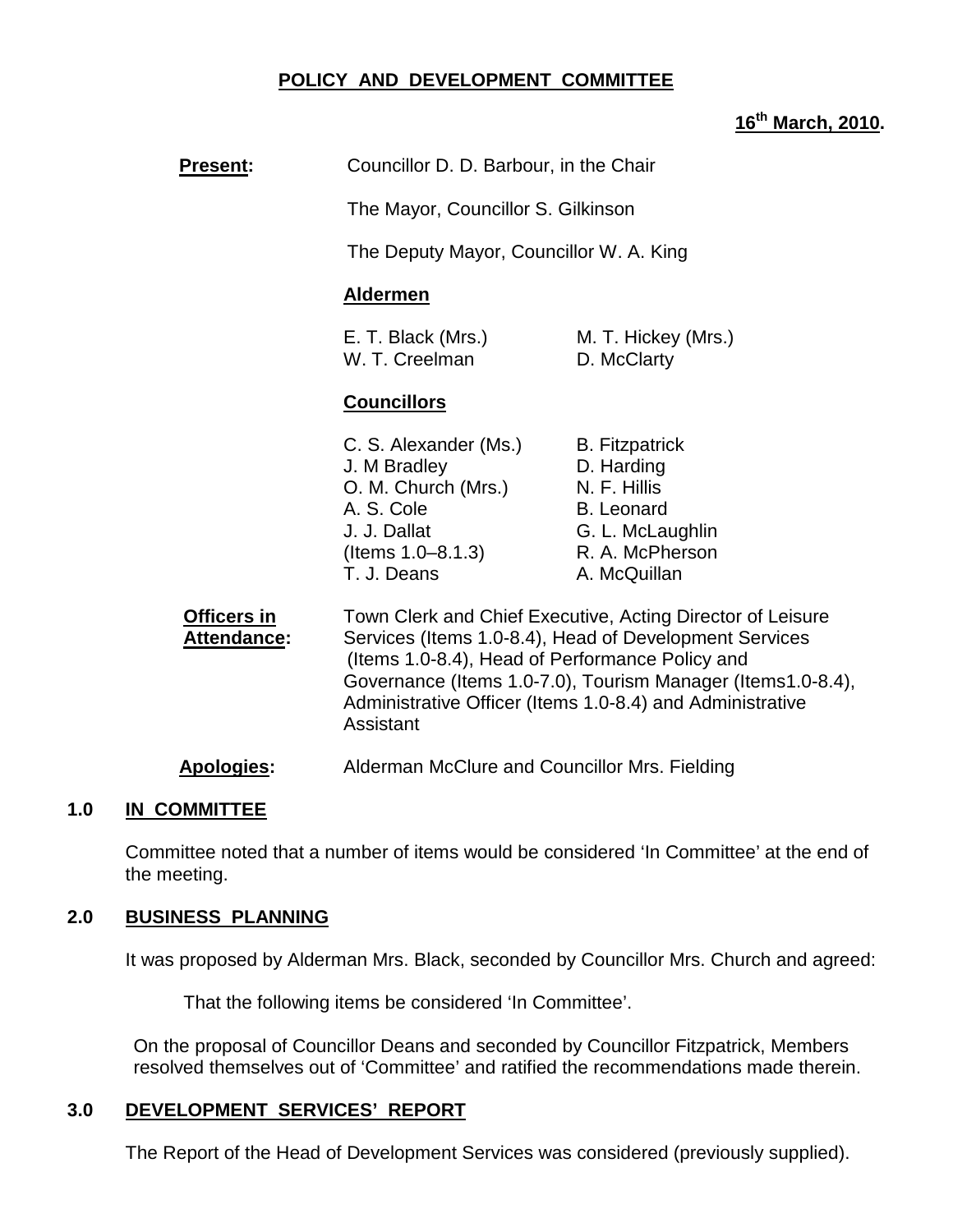Matters arising:

### **3.1 North East Partnership: New Governance Proposals**

Consideration was given to information on this topic, as contained in the report.

### **Recommended:**

That the proposed recommendations be put to Council on 23<sup>rd</sup> March, 2010.

## **3.2 Portrush Harbour Technical Feasibility Study – INTERREG IVA**

Committee noted information on the Sail West Project which had received a Letter of Offer for funding of 7,025,046 Euros. Members noted that the Coleraine Borough Council element of this grant would be 167,747 Euros which would provide 100% subsidy to facilitate development of a Harbour study.

### **Recommended:**

That Council accepts the 167,747 Euros funding and agrees to the preparation of a Technical Study to assess development of the Harbour including the feasibility of marina development, subject to a successful Value for Money assessment.

### **3.3 Conference Feasibility Study and Tourism Sector Business Support**

Members received an update on tourism in the Borough. Consideration was then given to an offer of funding from the Northern Ireland Tourist Board's Tourism Innovation Fund (TIF) of 75% of a £27,000 budget to carry out an in-depth assessment of the developmental needs of the tourism businesses and a conference market study. Members noted that £6,750 of the cost for this work (25%) had been allocated within Council's 2010/11 budget.

### **Recommended:**

That Council accepts the funding offer and undertakes the work.

## **3.4 Causeway Coast and Glens Regional Tourism Partnership (RTP)**

Committee noted information on Causeway Coast and Glens RTP, as contained in the report.

 A period of discussion ensued during which the Head of Development Services answered Members' questions and noted comments.

## **Recommended:**

That Council agrees a contribution of £39,000 to the Causeway Coast and Glens RTP for the 2010/11 financial year.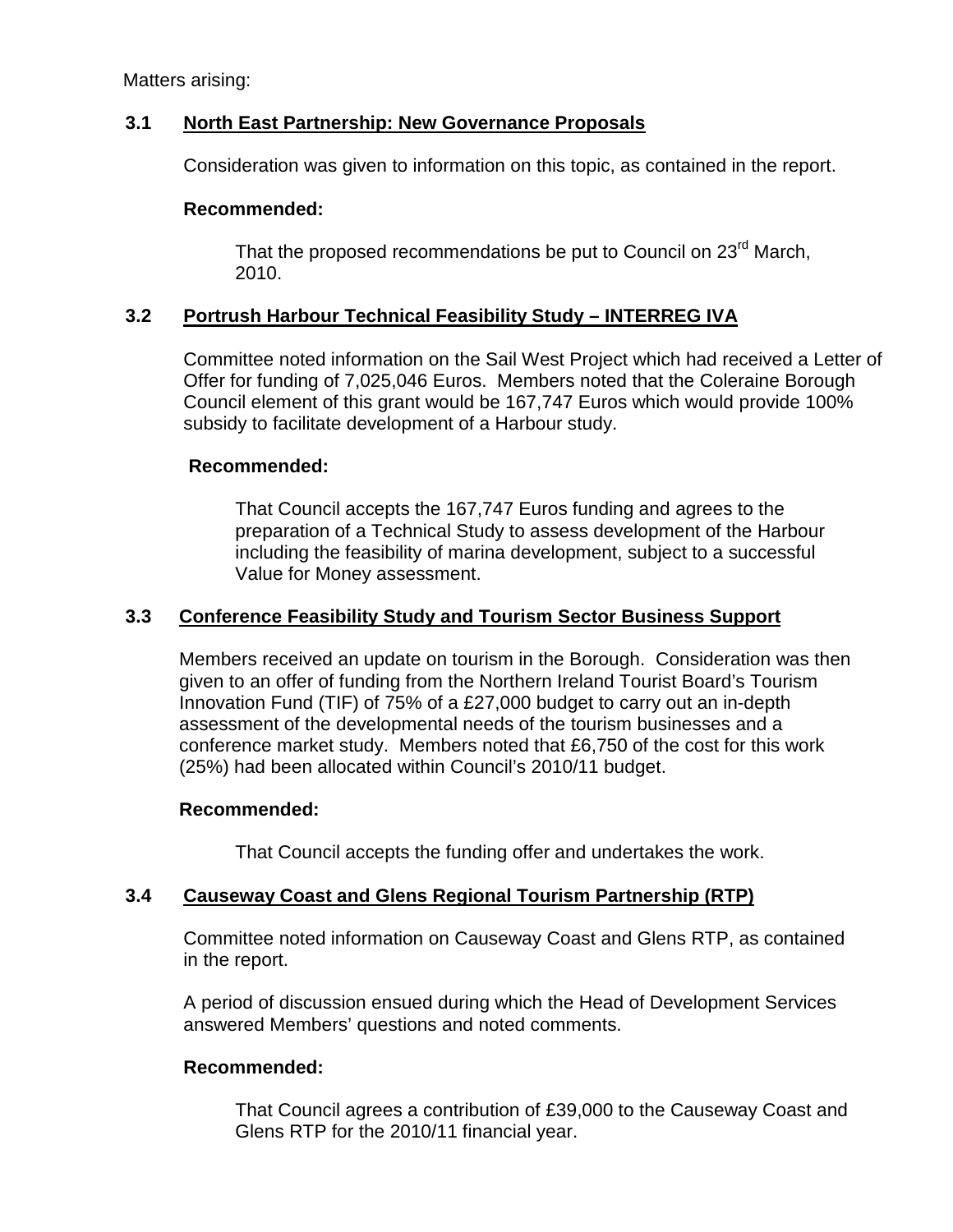### **3.5 Causeway Coast and Glens Heritage Trust**

Consideration was given to a request for continued support of the Causeway Coast and Glens Heritage Trust.

#### **Recommended:**

That Council contributes £11,000 to Causeway Coast and Glens Heritage Trust for 2010/11.

## **3.6 COLLAGE**

Consideration was given to a funding proposal from COLLAGE for the period 1<sup>st</sup> April, 2010 to 31<sup>st</sup> March, 2011.

### **Recommended:**

That Council allocates £15,000 to COLLAGE for the speciality market operation and contributes £20,000 towards the running costs of COLLAGE on a deficit funding basis.

### **3.7 North East Region Rural Development Programme**

Committee noted information on three joint programmes to be run across the fivecouncil North East Region Rural Development Cluster, as contained in the report.

### **Recommended:**

On a proposal by the Deputy Mayor and seconded by Councillor Fitzpatrick:

- (i) That Council agrees the three projects as outlined at a total cost of £2,142.89 in 2010/11; £2,142.89 in 2011/12; and £888.89 in 2012/13, subject to grant funding.
- (ii) That Council contributes £5,800 to North East Regional Development Programme over the three-year period for ancillary costs.

 Members welcomed the work on the Food Tourism Initiative; the Head of Development Services would pass thanks to the relevant staff.

### **3.8 Cross Party Working Group on Memorials**

Consideration was given to proposals for the Equality Working Group to take forward this issue and to the draft terms of reference for the work.

### **Recommended:**

That Council refers the matter of Memorials to the Equality Working Group and adopts the terms of reference as outlined in the report. The group would report back to the Policy and Development Committee.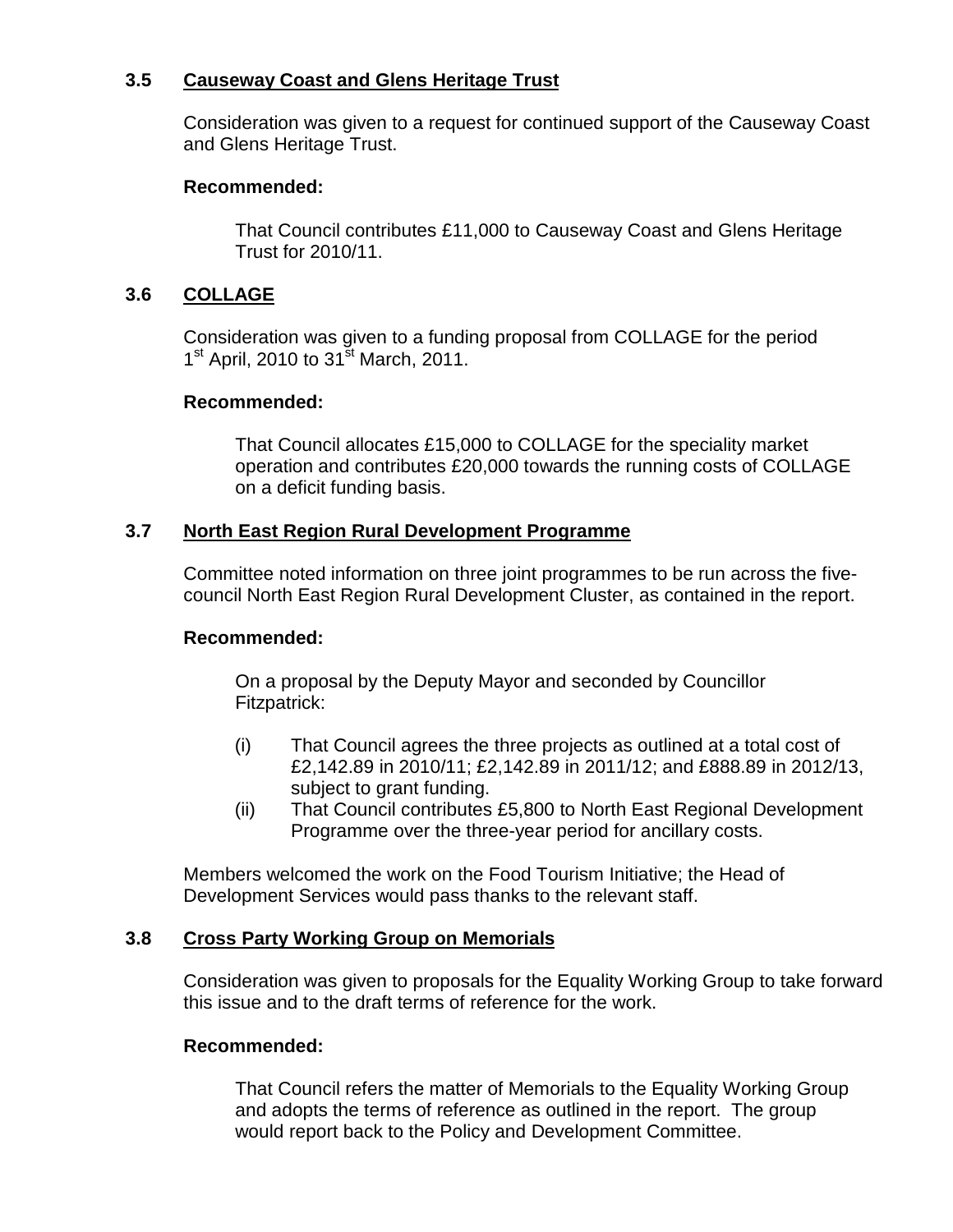In response to a Member's query, the Town Clerk and Chief Executive advised that the Working Group would look at the timescale for progressing this issue.

#### **3.9 Request for use of Council Land for Gospel Mission**

Consideration was given to a request from Coleraine Free Presbyterian Church for the use of land to facilitate a gospel mission over the period  $10^{th} - 28^{th}$  September. 2010, as contained in the report.

#### **Recommended:**

That Council approves use of the field as requested by the Coleraine Free Presbyterian Church, subject to conditions and indemnities as contained in the report.

### **3.10 Samaritans Irish Region Conference**

Consideration was given to a request for funding from Coleraine and District Branch Samaritans.

#### **Recommended:**

That Council supports the conference with a welcome reception up to £500.

#### **3.11 Portrush Regeneration Group**

Members noted proposals for a change to the structure and recruitment process for this group following appointment of the Portrush Regeneration Manager, as contained in the report.

#### **Recommended:**

 That Council approves the structure and process as outlined in the report and that the Mayor participates in the recruitment process.

#### **3.12 For Information**

Members noted information on the following topics, as contained in the report.

- (i) Regeneration Exhibitions.
- (ii) Draft Tourism Strategy for Northern Ireland.
- (iii) West Bay Environmental Improvement Scheme Consultation to full Council.
- (iv) Neighbourhood Renewal Programme Consultation Process.

### **4.0 CORPORATE SERVICES' REPORT**

The Report of the Director of Corporate Services was considered (previously supplied).

Matters arising: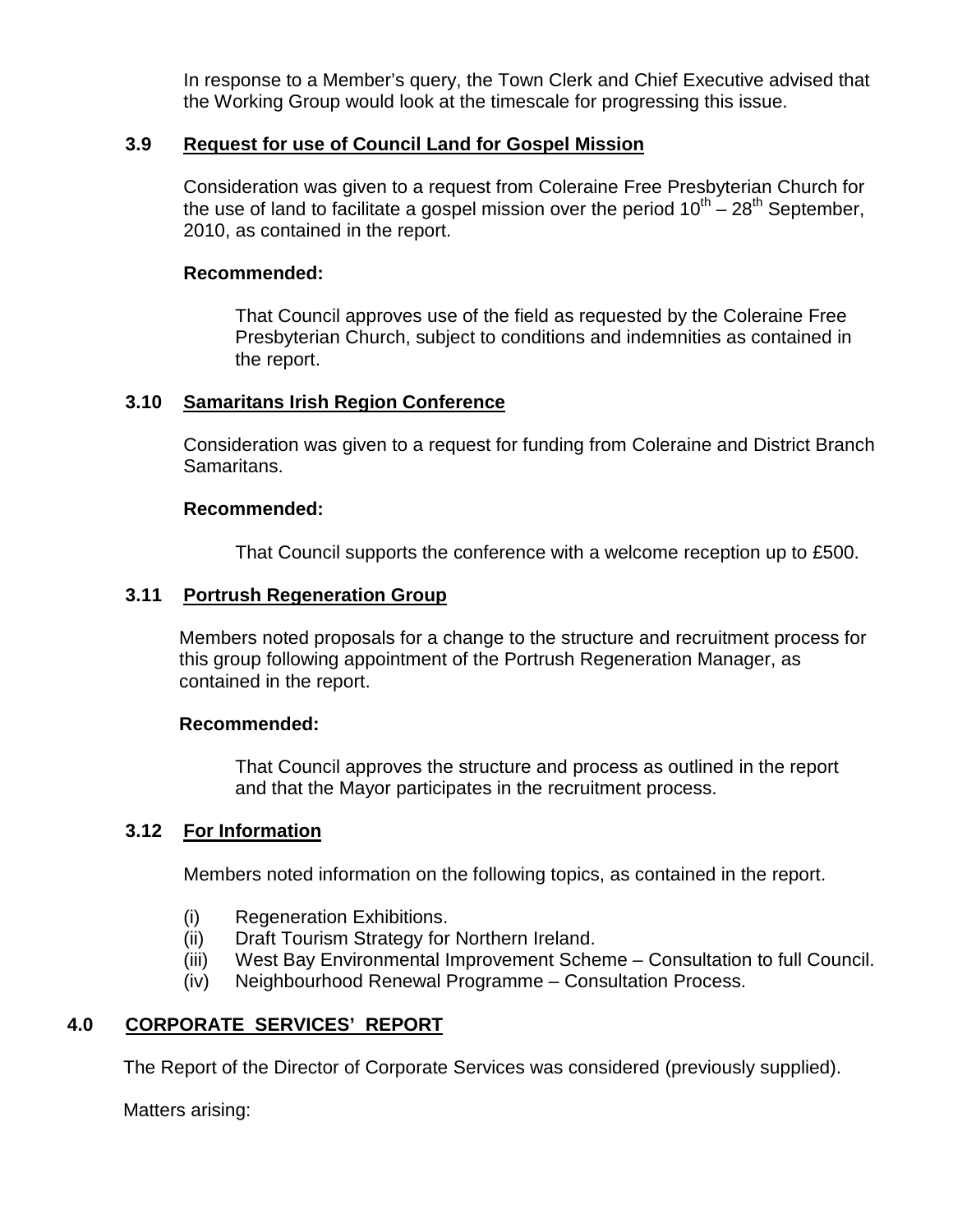## **4.1 Authorised Signatories**

#### **Recommended:**

That, in accordance with Financial Regulations, Council approves the Director of Corporate Services and the Finance Manager as authorised signatories in relation to all necessary long-term loans, bonds and related borrowings, together with any short-term loans or investments.

### **4.2 For Information**

Members noted information on the following topics, as contained in the report.

- (i) Information on International Financial Reporting Standards (IFRS).
- (ii) Council Website.
- (iii) Accounts.

## **5.0 ADMINISTRATIVE SERVICES**

### **5.1 Council Forecast of Events March - April 2010**

Members noted information on key Council events and activities, as contained in the report (previously supplied).

### **5.2 Balanced Communities Review Group**

Consideration was given to a report on the Balanced Communities Review Group (previously supplied) and an outline of options for the way forward.

### **Recommended:**

That Council adopts option 3 to continue with biannual consultative meetings.

Members noted that the Terms of Reference would be brought to the April meeting of the Policy and Development Committee and that the first meeting of the Group would be convened for May.

### **6.0 REVIEW OF PUBLIC ADMINISTRATION**

### **6.1 Joint Local Government Response Paper dated 25th February, 2010 from NILGA and SOLACE on Efficiency and Collaboration**

The Town Clerk and Chief Executive updated Committee on this response paper (previously supplied) which was presented to the Strategic Leadership Board (SLB) on 25<sup>th</sup> February, 2010 when the Minister confirmed that he would consider the paper**.** 

The next meeting of the SLB would be held on  $14<sup>th</sup>$  April, 2010 and no further decision on the RPA was expected prior to that meeting.